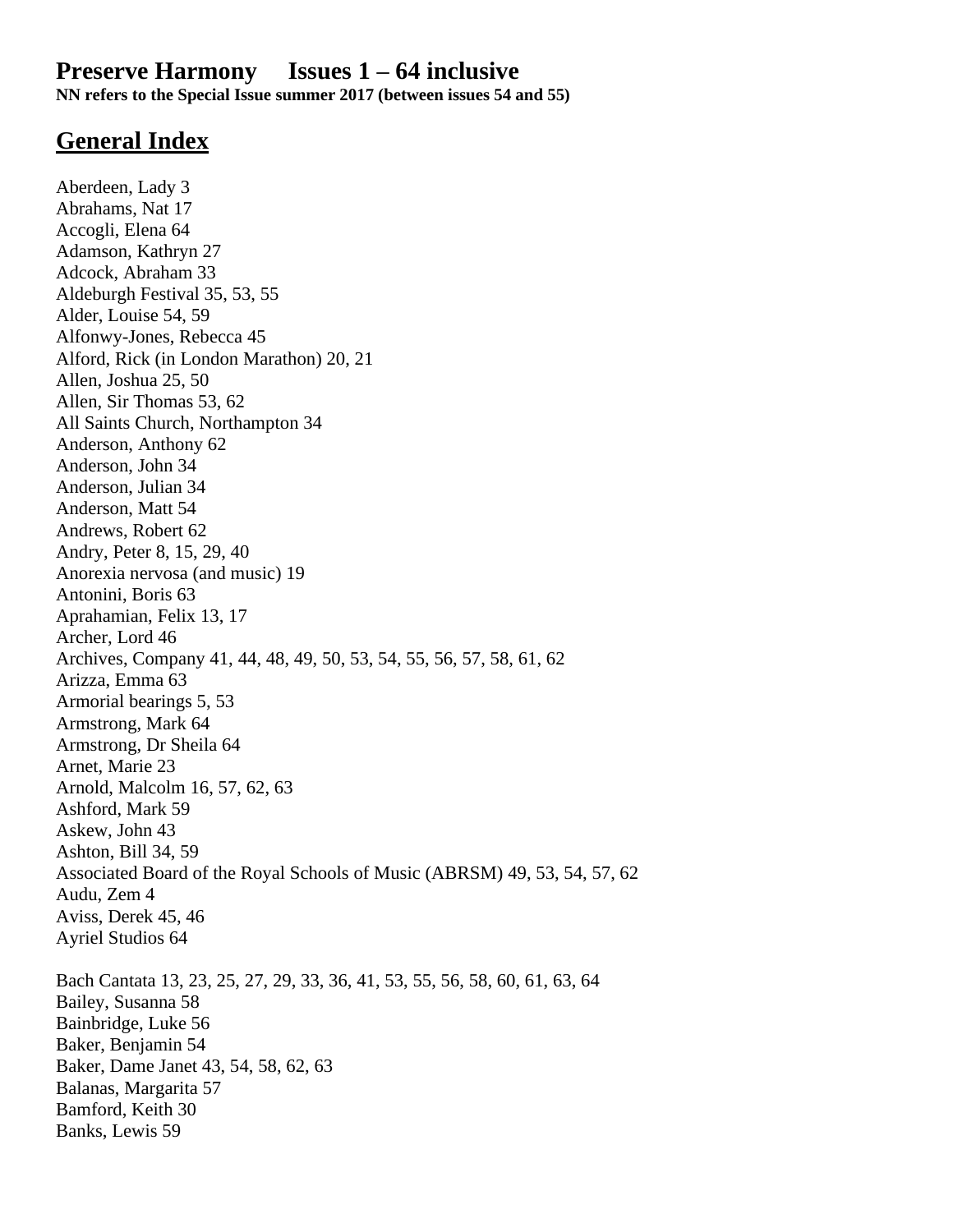Barbarolli, Lady 22 Barber, Chris 23 Barcham-Stevens, Marcus 38, 41 Barda, Clive 53, 54, 62 Barker, Adam NN, Barker, Guy 41, 47 Barlow, Stephen 53 Barr, Stuart 56, 64 Barratt, Carol 43 Barrett, Gavin 23, 24, 25, 26, 28, 40, 57, 58, 59, 61, 62, 63 Barrett, Stephen 7, 15, 28 Barry, Gerald 62 Barry, Will 55, 57, 58 Barter, Stephen 43 Bassey, Dame Shirley 64 Bates, Charles 58, 64 Bax, Arnold 58 Baxter (Hosier), Biddy – see Prizes & Awards Baxter, John 29 Beacon, Lucy 49 Beadle, Livery Company 56 Beamish, Sally 38 Bear, Barbara 43 Bedford School 33 Beecham, Sir Thomas 63 Beeson, Colin 7 Beethoven Chamber Music Festival 63 Beethoven's scissors 43, 53 Beethoven today 61 Behn Quartet 57, 58, 60 Benedetti Foundation 63 Bennett, John 53 Bennett, Richard Rodney 37, 57 Bennett, Professor William 57 Berecz, Mihály 56 Berendse, Alicia 57, 58 Berkeley, Lennox 62 Berkeley, Michael 45, 57, 58, 60 Bernard, Mica 60 Betts-Dean, Lotte 57, 58, 59, 61, 63 Beverley, Michael 62 Beveridge, Nestor 55 Beyer, Esther 63, 64 Bignall, Ellie 60 Bilk, Acker 36 Birley, Margaret 56 Birtwhistle, Sir Harrison 15, 46, 48, 57, 58 Blair, Robyn 64 Bliss, Arthur 10, 58

# **Blue Plaques**

John Henry Isles 57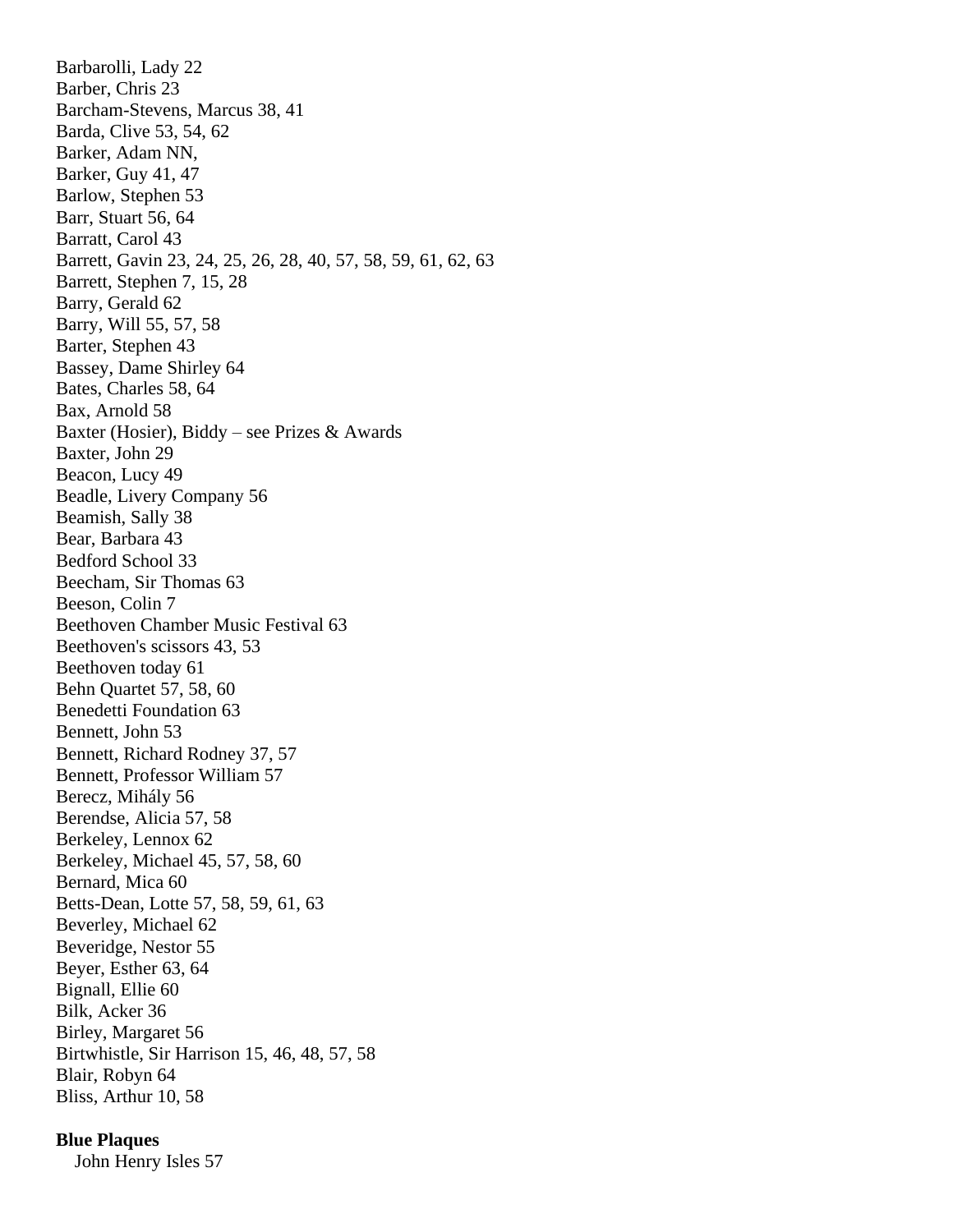Kings Minstrels 16 Constant Lambert 16

Boddie, Nigel 13 Boden, Mark David 55 (*Viral*), 56 Boe, Alfie 25, 59 Bole, David 56, 64 Bond, Katherine 38

### **Book Reviews**

ABRSM: *Performers Guides to Baroque, Classical, Romantic Music* 29 Andry, Peter: *Inside the Recording Studio* 40 Bowden, Pamela: *Life of a Low Lady* 26 Campbell, Margaret: *The Great Violinists* 30 Campion, Paul: *Ferrier: a Career Recorded* 31, 64 Cecil, Desmond: *The Wandering Civil Servant of Stradivarius* 63 Crewdson, Richard: *Apollo's Swan and Lyre* 17, 19, 20 Grogan, Christopher (Ed): *Imogen Holst: A Life in Music* 36 Herbert, Trevor (Ed): *The British Brass Band* 23 Mander, Noel (Essays in honour of): *Fanfare for an Organ Builder* 17 Meredith, Anthony and Harris, Paul: *Malcolm Arnold: Rogue Genius* 31 Niland, Austin and Plumley, Nicholas: *Lethal Pipes of St Paul's* 23 Oakley, Derek: *Fiddler on the March: a life of Sir Vivian Dunn* 20 Owen, W (Ed): *A Life in Music: conversations with Sir David Willcocks* 42 Ross-Russell, Noel: *Serenade of Fear* 11 **The Orange Rose 44**  Stevens, Denis (Ed): *Monteverdi's Selva morale e spirituale* 17 Summerfield, Maurice: *The Classical Guitar* 25 " ": *Barney Kessel – a Jazz Legend* 38 Tribble, Norman (Ed): *Musicians of the Millennium* 19 Wade, Graham: *The Art of Julian Bream* 37

Boosey and Hawkes 3, 42, 53, 54, 56 Boosey, Evelyn 53 Botbol, Timothée 54, 61, 62 Bott, Catherine 44 Bougt, Jonatan 63, 64 Boult, Adrian 9, 10, 55 Bostridge, Ian 46 Bougt, Jonatan 61 Boulin Raulet, Leslie 39, 40 Bowden, Pamela 26 Bowman, James 18 Bradburn, Richard 55, 62 Bradford, Natalie 54 Brady, James 56 Bramma, Harry 6 Bramwell, Michael 16, 27 Brass for Africa 63

## **Brass Bands**

Awards 37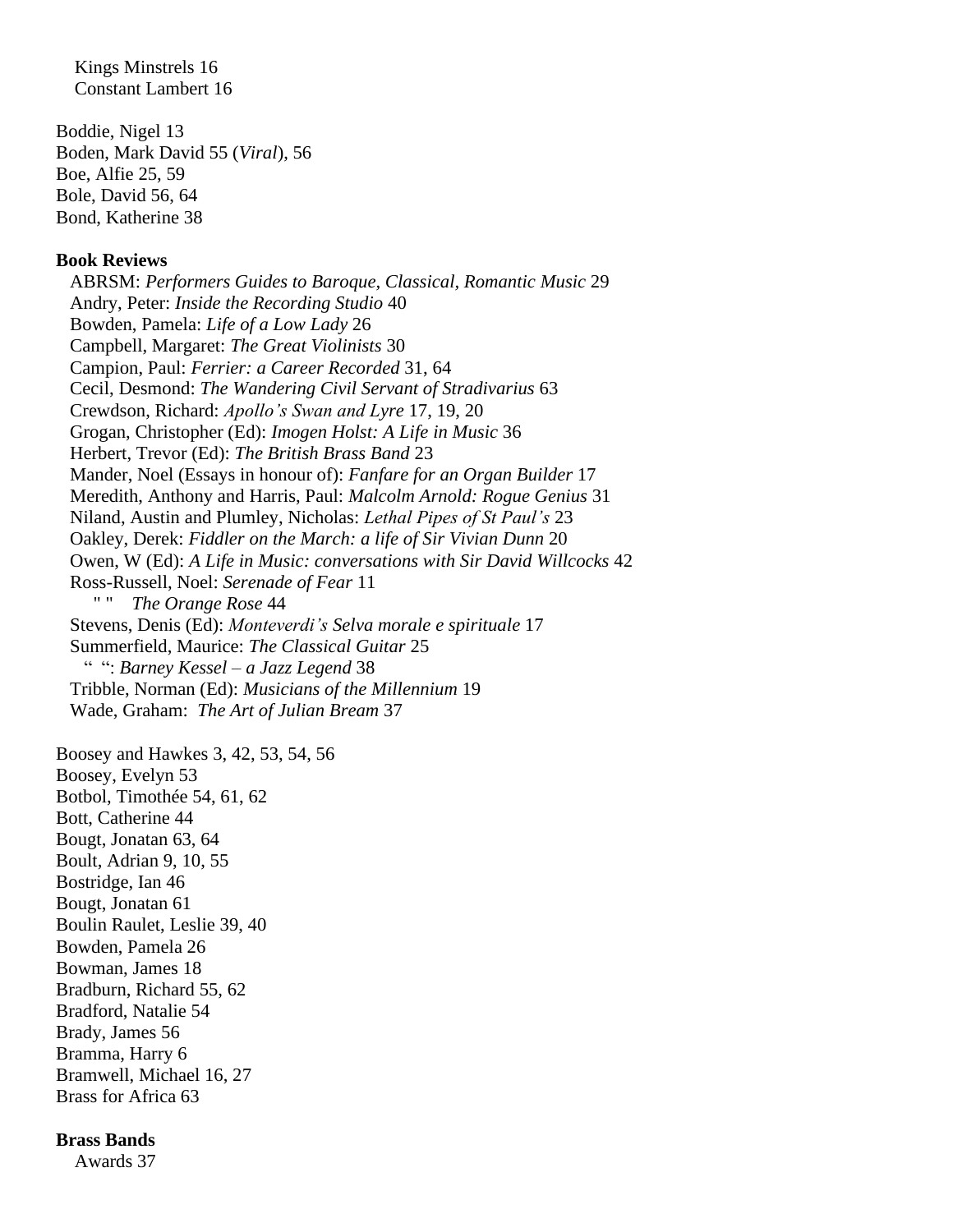BBC Festival of Brass Bands 60 Best of British Brass Band Competition 27, 56 Brass Band business 25 Brass Band news 13 Brass Ensemble winner 38 Brass Spectacular 58, 64 British is Best 19 British Open Brass Band Championship 11, 16, 59, 60 City of Bristol Brass Band 57 Do Brass Bands have a future? 26 Golden Night for Brass 21 Harry Mortimer Medal 4, 11, 13, 16, 29, 36, 39, 48, 57, 60 John Henry Iles Medal 1, 16, 29, 36, 39, 48, 57, 60, National Brass Band Festival 61 National Youth Brass Band 39 RAM Brass Ensemble Prize 54, 60 Solo Brass Prize 36 Westcombe Brass 54 Bream, Julian 24, 25, 26, 54, 57, 61, 62 Brendel, Alfred 45 Brewer, Sir Herbert 51 Brewer, Lady Tessa 35, 36, 53, 54, NN, 55, 56, 57, 58 Bridge, Frank *Phantasie String Quartet* manuscript 56 Bridge, Frederick 62 Brierwood, Mr & Mrs David 56, 62 BRIT Awards 54 BRIT School 54, 56 British Composers Award 29 British festivals for Music, Drama and Speech 27 British Record Industry Trust 54 Britten, Benjamin 10, 38, 54, 55, 57, 58, 60, 62 Britten-Pears Young Artists 35, 55 Broadway, Michael 27, 29, 37, 46, 62, 63, 64 Broadwood, Captain Evelin 58 Brodie, Abigail 42 Bromley, Mark 60 Brookes, Charles 53 Brown, Christopher 62 Brown, Margaret 41 Brown, Steve 55, 59 Brown, YolanDa 62 Brubeck, Dave 21 Buckland, Jim 54 Budapest Festival Orchestra 47, 55 Bulgin, Arthur – see Prizes  $&$  Awards Buky Webster, Gordon 44, 53 Bullock, Susan 28, 62 Buncombe, Jerry 40 Bunt, Leslie 45 Burnett, Sandy 62 Burnett-Brown, Antony 13, 14, 16, 23, 25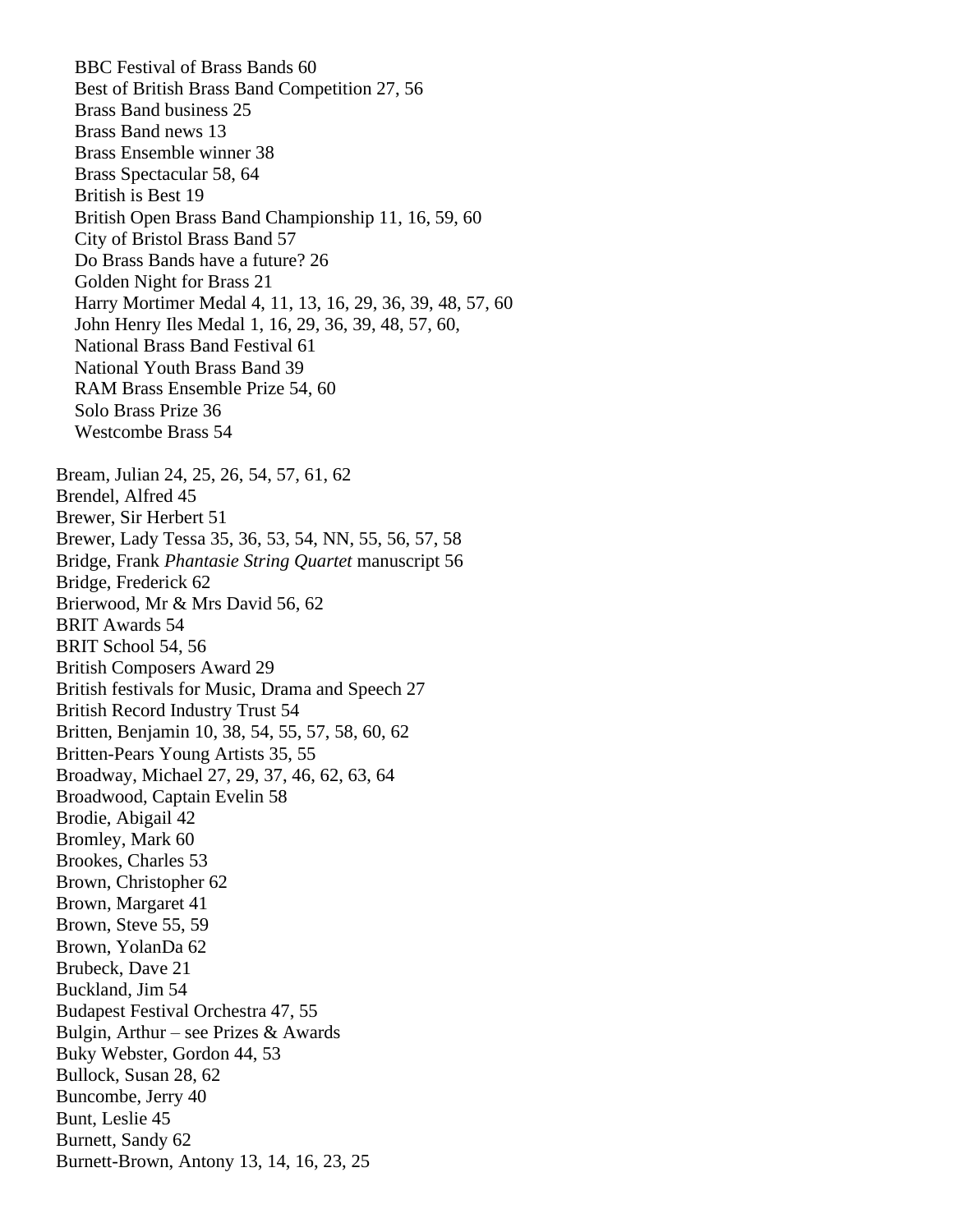Burnett-Brown, Petronella - see Dittmer, Petronella Burrell, Diana 29, 62 Butcher, David 55, 64 Butler, Chris 54, 60 Butten, Michael 62 Buxton Festival 53, 55, 56, 57, 58, 59, 60, 61, 62 Buzard, John-Paul 37 Byzantine, Julian 55 Cable, Julian 55, 58, 63 (*Songs and Music of the City of London)* Cahill, Teresa 26, 54 Cairo Symphony Orchestra 61 Camden Music Service 53, 55 Camerata Alma Viva 53, 54 Campbell, Margaret 27, 30, 51 Campion, Paul 4, 7, 9, 10, 21, 26, 27, 29, 30, 31, 39, 40, 41, 42, 44, 45, 48, 49, 54, 56, 57, 58, 59, 64 Campion, Thomas *The Maske of the Golden Tree* 57 Capabilities, Company 36 Carnwath, Sir Andrew 62 Carnwath, Francis 11, 14, 15, 16, 26, 35, 55, 58, 61, 62, 63 Carnegie, Andrew 58 Carol Service 23, 28, 32, 34, 36, 38, 42, 44, 46, 53, 54, NN, 60, 61, 62 Carse, Professor Adam 56 Carter, Nicholas 58 Carwood, Andrew 44, 46, 54, NN, 56, 64 Case, John Carol 6, 9 Casimir, Daniel 56

## **Cathedral and church music**

 All Saints Church, Northampton 34 Christchurch St Lawrence, Sydney 3 Church music today 3 Future of church music, The 56 Music for the masses 4 St George's Chapel Windsor 27, 56, 57, 59, 62, 63 St John's College Chapel Cambridge 63 St Lawrence Jewry 62 St Michael's Cornhill 10, 42, 60, 62 St Paul's Cathedral 23, 30, 50, 54, NN, 58, 59, 60, 61, 63, 64 St Thomas, New York 44, 50 Salisbury Cathedral 34 Westminster Abbey 30, 53, 54, 60 York Minster 34

Cauchi, George 14 CDs, Company 19, 22, 23, 25, 45

### **CD Reviews**

 Barr, Stuart on Shirley Bassey *Hello Like Before* 51 Beach Boys: *Pet Sounds* 63 *Cornhill Visions* 60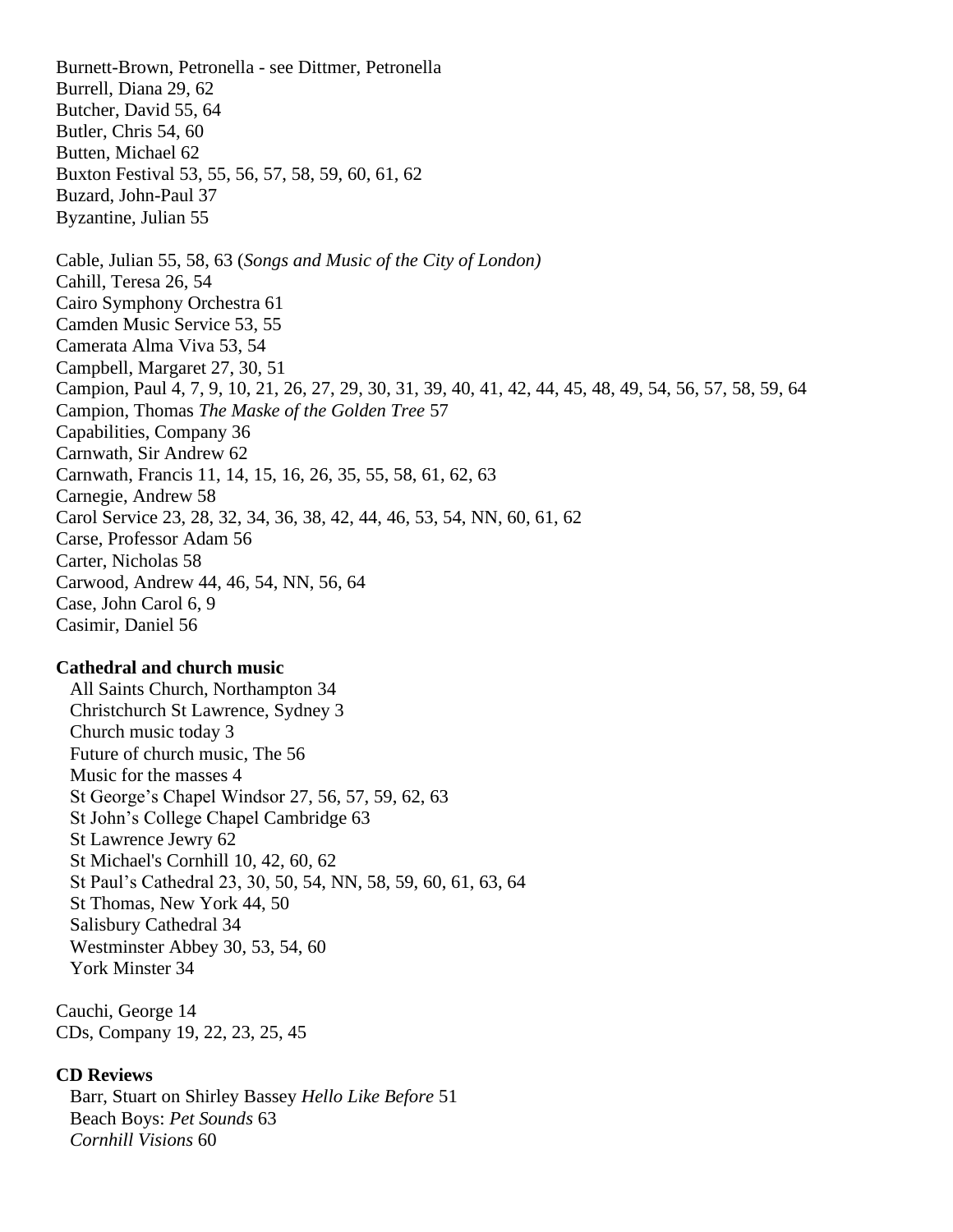Corp, Ronald: *Symphony No 1, Piano Concerto No 1, Postcards* 40 " ": *The Songs of Ronald Corp* 43 " ": *Songs of the Elder Sisters* 49 Cunningham, Bridget: *Handel in Ireland* 44 Driskill-Smith, Clive: *Fiat Lux* 37 Dunn, Sir Vivian: *The works of Sir Arthur Sullivan* 25 Jackson, Nicholas: *Organ Works* 21 " " : *Christmas Organ Music* 24 *Jazz at the Globe* 25 Grimethorpe Colliery Band: *Quincentenary Concert* 23 Scott Brothers Duo: *Duos for Harmonium and Piano* 40 Yang Xuefei: *Bach Concertos* 44 Chain Gang, The NN Chalk, Olly 62 Chamberlain, Neville 58 Chamberlain, Thomas 53 Chance, Michael 43 Charterhouse 41, 42, 43 Chartres, Richard 21 Chen, Andrew 64 Chen, Sa 21 Chesshyre, Hubert 28, 62 Chief Commoner 14, 16, 40 Childs, David 34, 40, 44 Childs, Nicholas 36, 40 Childs, Robert 36, 40, 44 Chilingirian, Levon 10, 33, 34, 53, 62 Chiming bells 34 China, City of London Symphonia trip to 34 China, music in 10, 13 Chisholm, Nicolas 42, 43, 44, 46, 51 Chism, Jenny 45, 49, 53 Cholmondeley, Lady Rose 40, 41 Chopin Society 40, 41 Choral music 28 Christian Garrick Quartet 23 Christou, Tasoulla 55 City Livery Concert 47. 54, 60 City Music Foundation 63 City Music Society 14, 16, 28, NN, 56, 57, 58, 60, 62 City of London Centre for Music NN, 56 City of London course "Knowing the City" 44 City of London Festival 53, 55 City of London School for Girls 15, 30 Clarke, Sir Ernest 63 Clarkson, Amelia 60 Classical Music, how to kill & reply by David Stern 24 Clayton, Alan 46, 59 Cleaver, Anthony 27, 30, 42 (Channel relay swim), 47, 50, 54, 58 Clements-Croome, Derek 33 Cleobury, Stephen 30, 39, 53, 59, 60, 62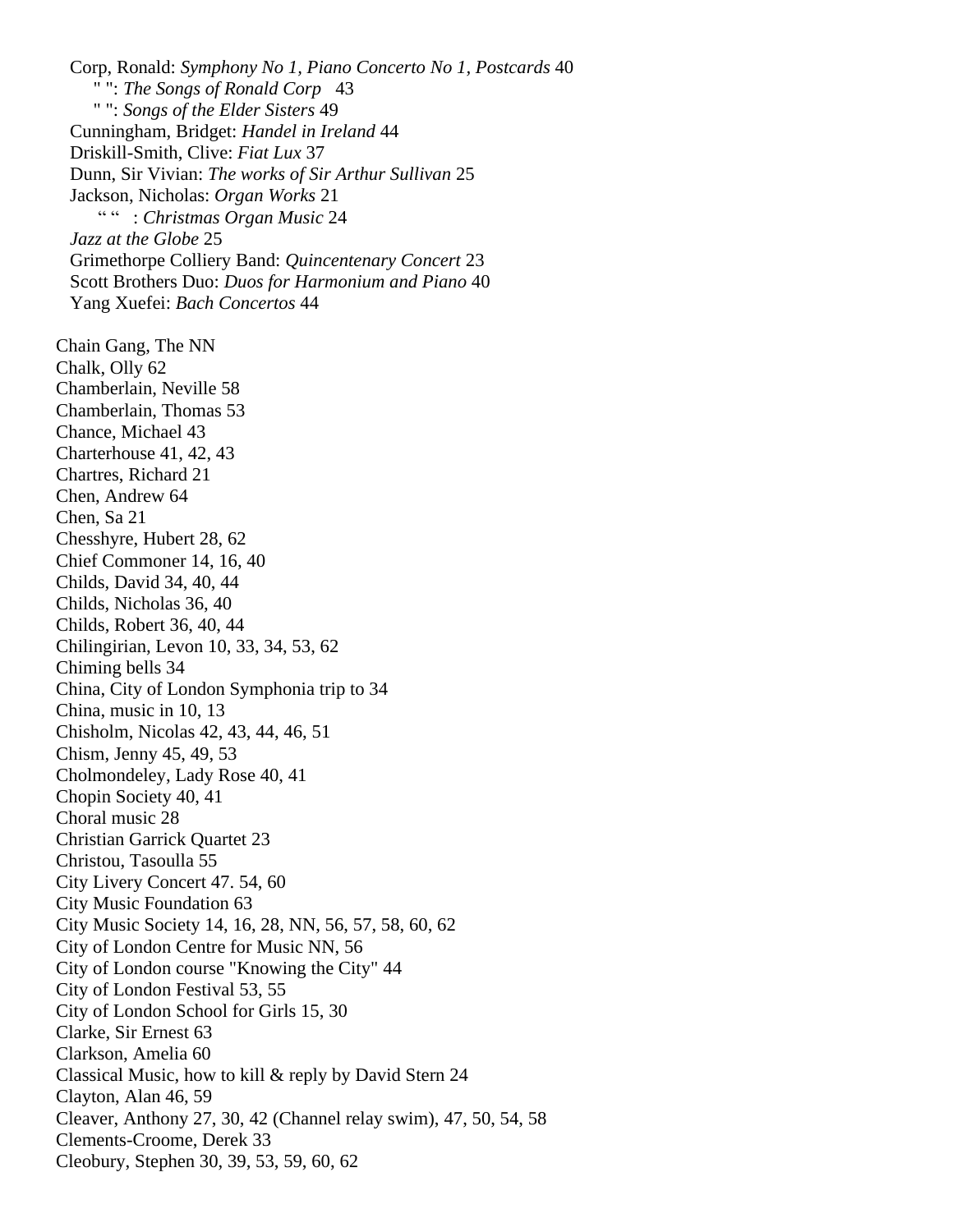Clifton-Smith, Dr Gregory 50, 55 Clifton College 40 Clyn, John 59, 60, 61 Cobbett, W W – see Prizes & Awards Cocking, Neil 45 Cofre Real, Aitziber 62 Cole, Sir Henry 58 Cole, William 61 Coleman, Jâms 57, 60 Collard family (see also Prizes & Awards) Common, James 43 Common, Ruth 56, 58 Company Debates: see Professional Musicians Advisory Panel

## **Company staff**

 Alford, Maggie 14, 17, 25, 28, 34, 35, 36, 44, 48, 58, 59, 63, 64 Barnes, David 13 Chancellor, Philip 12, 13 Crewdson, Richard 12, 17, 19, 20, 21, 25, 63, 64 Dunn, Samantha 36 Harries, Charlotte 59, 61 Hoggarth, Tim 28, 34, 35, 37, 45, 58 James, Shaun 52, 56, 59, 64 Jones, Katie 52, 54, 55, 56 Karell, Eva 41, 42 Kidson, Patricia (Trish) 58, 59 Lloyd, Hugh 47, 55, 56, 57, 58, 59, 61, 62, 63, 64 Ratcliffe, Amanda 45, 55, 56, 59, 61, 62, 63, 64 Twite, Christine 55, 56, 57, 58, 59, 60, 61, 64 Waley, Simon 8

Competitions, music 39, 48, 53 Composers in residence conference 25 Composers: Who needs them? 37, 38 Concordia Foundation 32, 35, 40, 52, 59, 60 Connaught Brass 60 Connolly, Sarah 46 Coventry, Katie 61, 64

#### **Conservatoires**

 City University 8, 15 Dartington College 27 Guildhall School of Music and Drama 19, 26, 34, 43 (concert hall donation), 53, 54, 63, 64 Hong Kong Academy for Performing Arts 40, 53 Royal Academy of Music 27, 37, 54 Royal College of Music 9, 18, 31, 54, 64 Royal College of Organists 54, 62, 64 Royal Conservatoire of Scotland 42, 43, 54 Royal Manchester College of Music 7 Royal Northern College of Music 14, 42, 53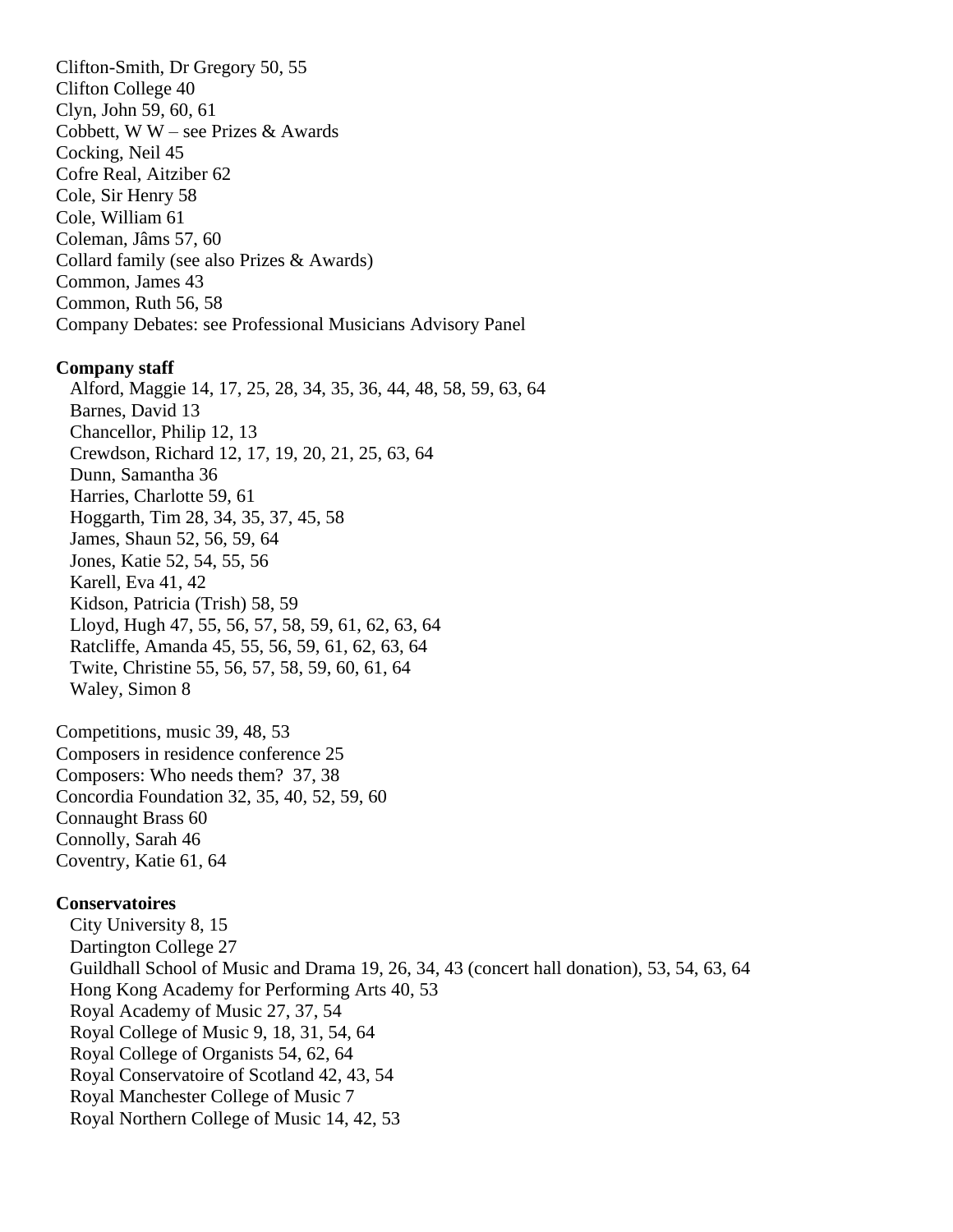Royal Welsh College of Music and Drama 40, 44 Trinity College of Music 21, 24, 36, 40, 54 Coonjobeeharry, Jayme 55, 58 Cooper, Colin 32, 36, 40 Cooper, Lady (Charlotte) 58 Cornish, Susan 36, 38, 40, 54 Corp, Ronald 32, 40, 43, 45, NN, 56 Corporate Membership Programme 39, 42, 44, 45, 52, 53, 54, 60 Costello, Ben 55, 61 COVID-19 response 60, 61, 62, 64 Crabbe, Professor James 53, 60, 62, 64 Cramsie, Hope 63 Cranmore, Tim 62 Crawford, Sir Homewood 54 Cresswell, David 38, 58 Cropper, Peter 3 Crowe, Nicola 43, 49, 50 Court Minutes, Company 56 Creative Economy, The 56 Cummings, Dr William Hayman 57 Cunningham, Bridget 34 Curnyn, Christian 63 Cutt, Garry 60 Dadswell, Peter 35 Dai, Qiaojing 45 Dankworth, John 12, 26, 32, 38, 40, 59, 63 Darke, Harold 44, 58, 62 Darnley, Christopher 2 Davies, Myrddin Rees 61 Davies, Paul 41 Davies, Ryland 59 Davis, Adrian 1, 9, 10, 12, 28, 29, 30, 43, 46, 53, 58, 59, 63 Davis, Carl 54, NN, 55, 56, 62 Davis, Carole 27 Davis, Sir Colin 31, 32, 47 Davison, James 57, 59, 61 Dean, Brett 58, 59 "Dear Blue Peter" 39 Dearly, Christopher 3 Dekavallas, Dimitris 40 Delmar, Elaine 63 Dementia, Alzheimers & Music 53, 58, 59, 60, 62, 64 Derbyshire, George 16, 53 Desert Island Discs 39 (2009 Master and Wardens), 50 (Biddy Baxter) Dickson, Amy 34, 35, 39, 40, 43, 44, 45, 46 Diprose, Mike 34 Dittmer, Petronella (Burnett-Brown) 23, 25, 27, 35, 37, 38, 39, 40 Diversity Charter, Company 61 Dixon, Angela 62 Djangly, Raphael 28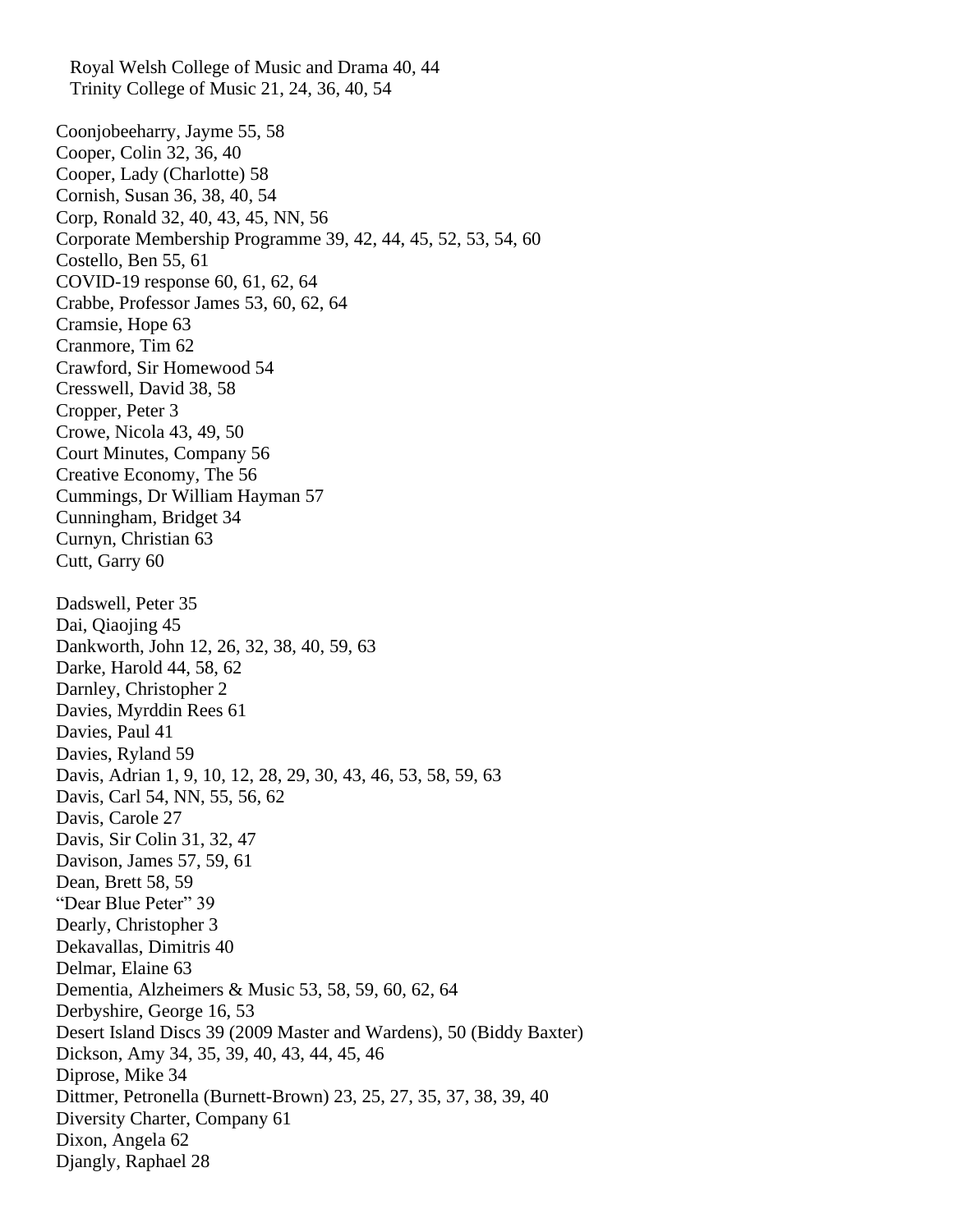Dodd, Ken NN Dodgson, Stephen 42, 45, 57 Dolmetsch Collection 56 Doneyan, Armen 46 Double, Paul 53 Douglas, Nigel 27 Dowland, John 62 Drinkwater, James 60 Driscoll-Smith, Clive 29, 40, 41 Drummond, Colin 45 Dubra, Richards 40 Ducasse Trio 53, 54, 55 Duchen, Jessica 37 Duncan, Kathleen 32, 37, 43, 49, 52, 53, 55, 59, 62, 64 Duncombe, William 53 Dunn, Paddy 21, 23 Dunn, Vivian 1, 10, 21, 23, 63 Dunston, John 10 Dutton, Pippa 58, 59 Early Music Shop (EMS) 60 Earthquakes and music 21 East, Leslie 25, 31, 32, 35, 36, 37, 38, 39, 40, 42, 43, 47, 49, 53, NN, 55, 57, 58, 59, 60, 61, 62, 63, 64 Edwards, Stephanie 45 Egerton, Francis 25 Elder, Sir Mark 59, 60 Elgar, Edward 20 (£20 note), 46 (thematic catalogue), 55, 58, 60 " " *Elegy* manuscript 43, 47 Elgar's *Enigma* Solved 20 Elger, Sophia 63, 64 Ellerby, Martin 60 Ellis, Lindsay 38, 41, 43, 44 El Sistema 40 Escreet, John 39 Evans, Anne 33 Evans, Nancy 21 Evensong, Company 20, 30, 54 Exhibition of 1904 (Tercentenary) 20, 54 Exhibition at Barbican Library 43 Facey, Nathaniel 43 Fang, Xuefei 22 Fardell, Felix 62 Farrer-Brown, Malcolm 54 Farmer, Edward 45, 47, 55, 62 Farr, Ray 60 Fernandes, Fabio 63 Ferrier, Kathleen 4, 41, 54, 64 Ficker, Walter 5, 23, 63 Field, Rosemary 56 Finch, Catrin 21 Finch, Hilary 25, 28, 30, 34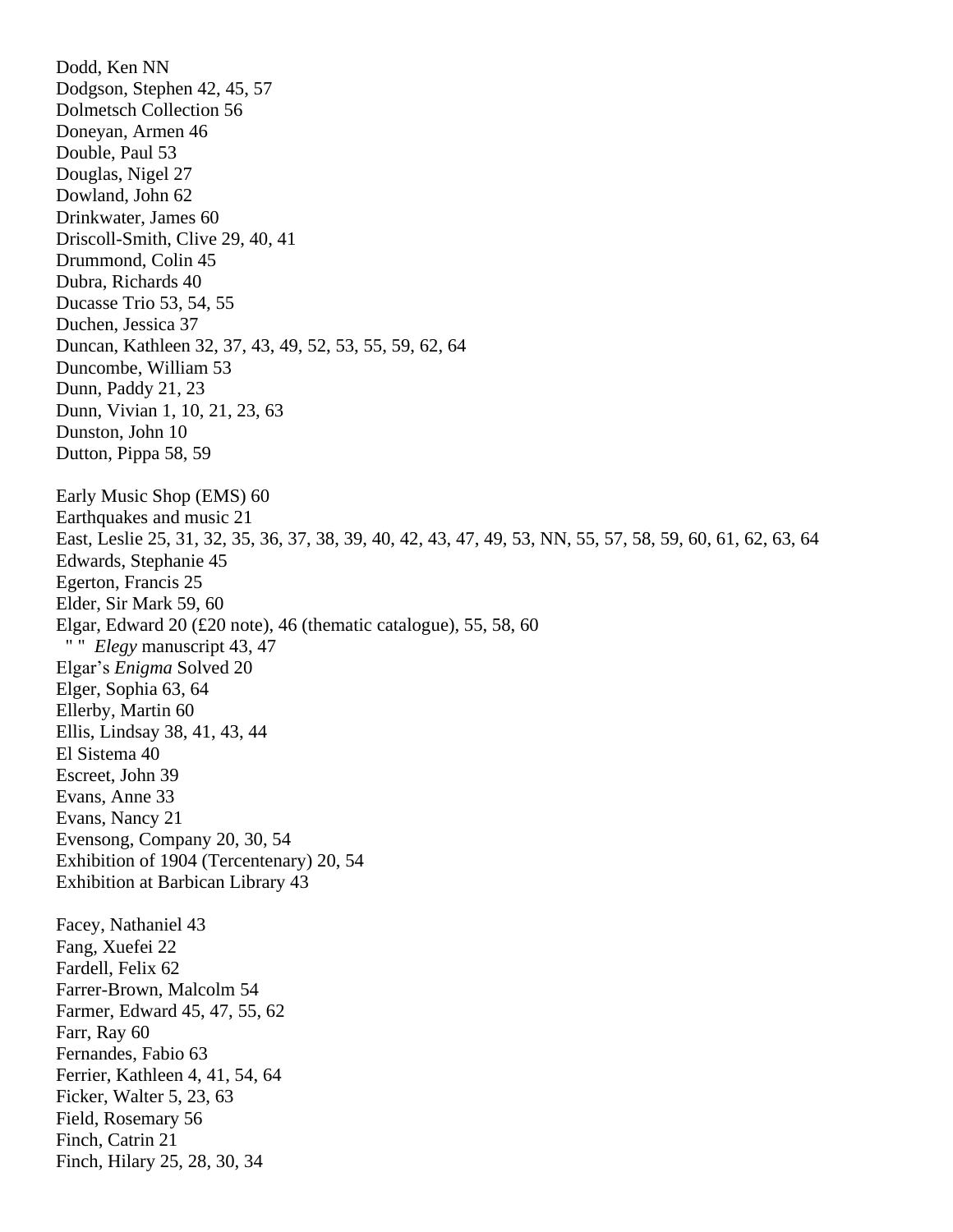Finch, Robert 27, 29 Finances, Company 26, 58 Finley, Gerald 41, 49, 59, 62 Fischer Hansen, Siri 62, 64 Flannery, James 64 Flesch International Violin Competition 1, 2, 5 Flowers, Jesse 57, 58, 59 Fogel, Connor 54, 55 Fogerty, Elsie 63 Forbes, Sebastian 40 Forbes, Shane 39, 43, 44, 58, 60 Ford, Colin 53 Foreigners in British Music 21 Forrest, Milly 61 Foundling Museum 38, 52, 53, 54, 56 Fowler, Frank 15, 18, 31, 37, 47 Fowler, Margaret 31 Fowler, Matthew 40, 41 Fowler, Peter 14, 25, 30, 31, 34, 37, 41, 44, 46 Fowler, Tim 60 Fowles, Gemma 37 Fox, Sarah Catherine 21 Frances-Hood, Cheryl 53, 54, 56 Franck, César 61 Fraser, Bill 33, 43 Freake, Charles 58 Freeman-Attwood, Dr Jonathan 58 Frena, Margaret 5 Frerenstein, Friedrich 58, 59 Fripp, Ashley 46 Fry, Tristan 64 *Funding a Future* 19, 20 Future of Music Dialogues 54, NN, 56 Future of Music Fund 56, 58, 60 Galbraith, Paul 60, 62 Galpin, Rev F W 54 Gamelan 8 Gardiner, Sir John Eliot 59 Gardner, Edward 55, 57 Garnett, Steve 62 Garrett, Lesley 49, 50, 64 Garland, Tim 35, 41, 42, 59, 60 Garvey, Fiachra 53, 54, 55, 61 Gay, Bram 9, 11, 12 Gaze, John 18 German, Edward 58 Geyer, Leo NN, 56, 59, 61 Gifford, Roger 37, 38, 39, 40, 45, 46, 47, 53, 54, NN, 55, 56, 58, 60, 62, 63 Gilbert and Sullivan 23 Gilhooly, John 56, 57, 59, 60 Gill, Robert 53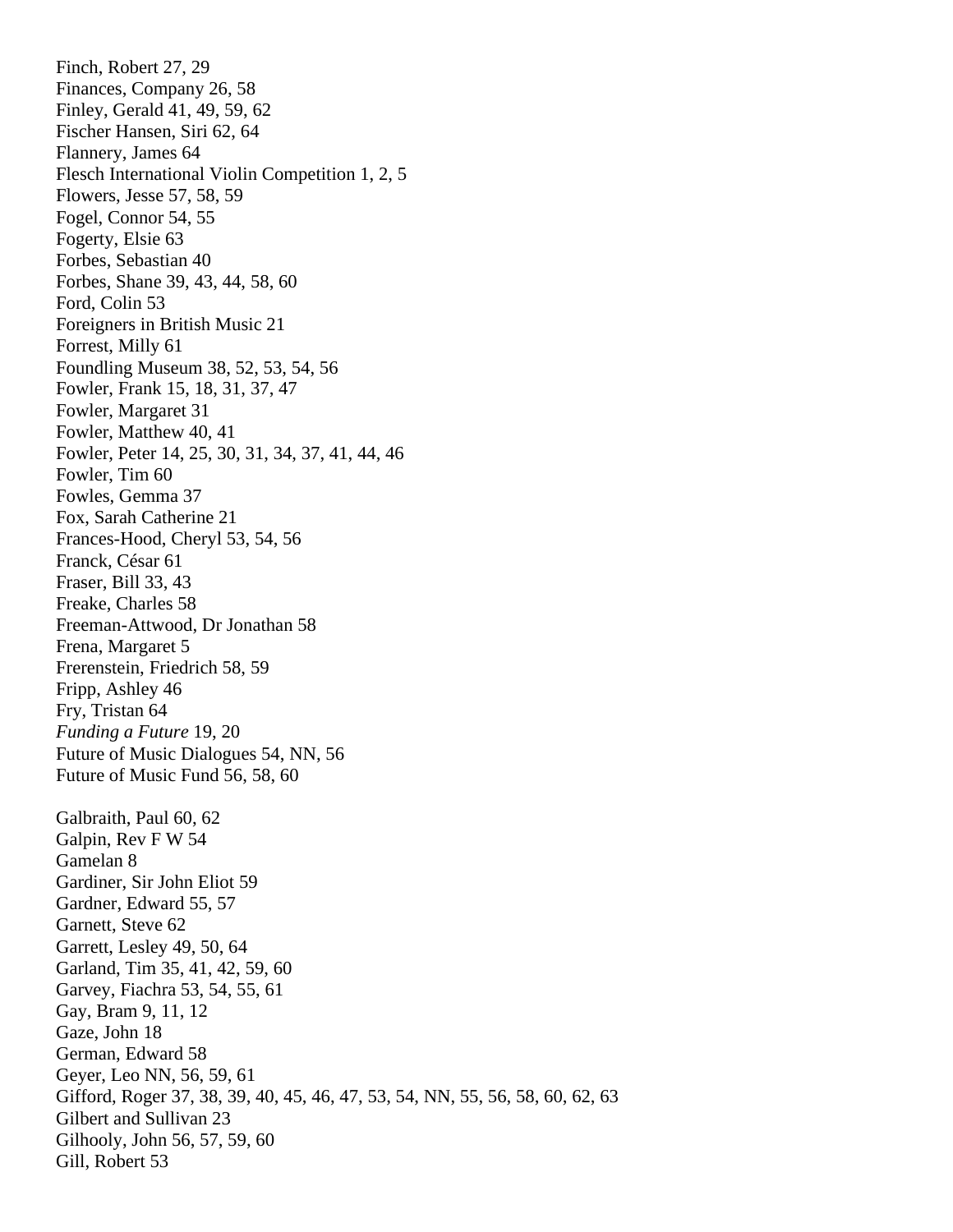Gipps, Dr Jo 60 Gledhill, Simon 54 Glover, Jane 59 Glowacki, Bartosz 61 Gobey, Paul 40, 49, 52, 53, 54, 55, 56, 57, 58 Godfrey, Percy *Coronation March* manuscript 43, 44, 56 Goldberg, Rachelle 51, 53, 55, 56, 58, 64 Good Vibrations 35, 43 Goosens, Sindonie 1 Goss, Stephen 55 Gray, Linda Esther 59 Green, Tom 54 Greene, H Plunkett 58 Greensill Capital 62 Gregory, Captain Andy 53 Gregory, Sean 56 Gresham College 41, 59 Grestry, Eliot 59, 61, 62 Gibbs, Mike 62 Grier, Savitri 58 Griffin, Anne 27, 28, 29, 36 Griffith, Frank 58, 62 Grime, Helen 60 Grimes, Jessica 42, 43, 44, 45 Grimwood, Daniel 30 Grondahl, Roope 44 Grote, Ashley 54 Grover, David 11 Grynyuk, Sasha 53 Gure, Sahra 60 Guinness, Felicity 8 Guitar, the versatile 6 Gundesen, Erika 64 Gupta, Ashok 56 Hadden, R H 30, 55 Haddon Hall 63 Halcrow, Leonard 17 Halson, Bill 48, 54 Hammond, Jane 63 Hampstead, Wells & Campden Trust 55, 56, 57 Hancox, Ben 44, 59 Handel, Georg Friderich 11, 53 Harding, Virginia 2, 41, 43, 45 Harewood, Earl of 21, 43, 61, 62 Hargrave School 38 Harle, John 59, 62 Harrington, Kay 58, 59 Harrison, Jane 42 Hart, Maurice 15, 16, 58, 59 Hart Young Musician of the Year 25 Harvey, Graham 47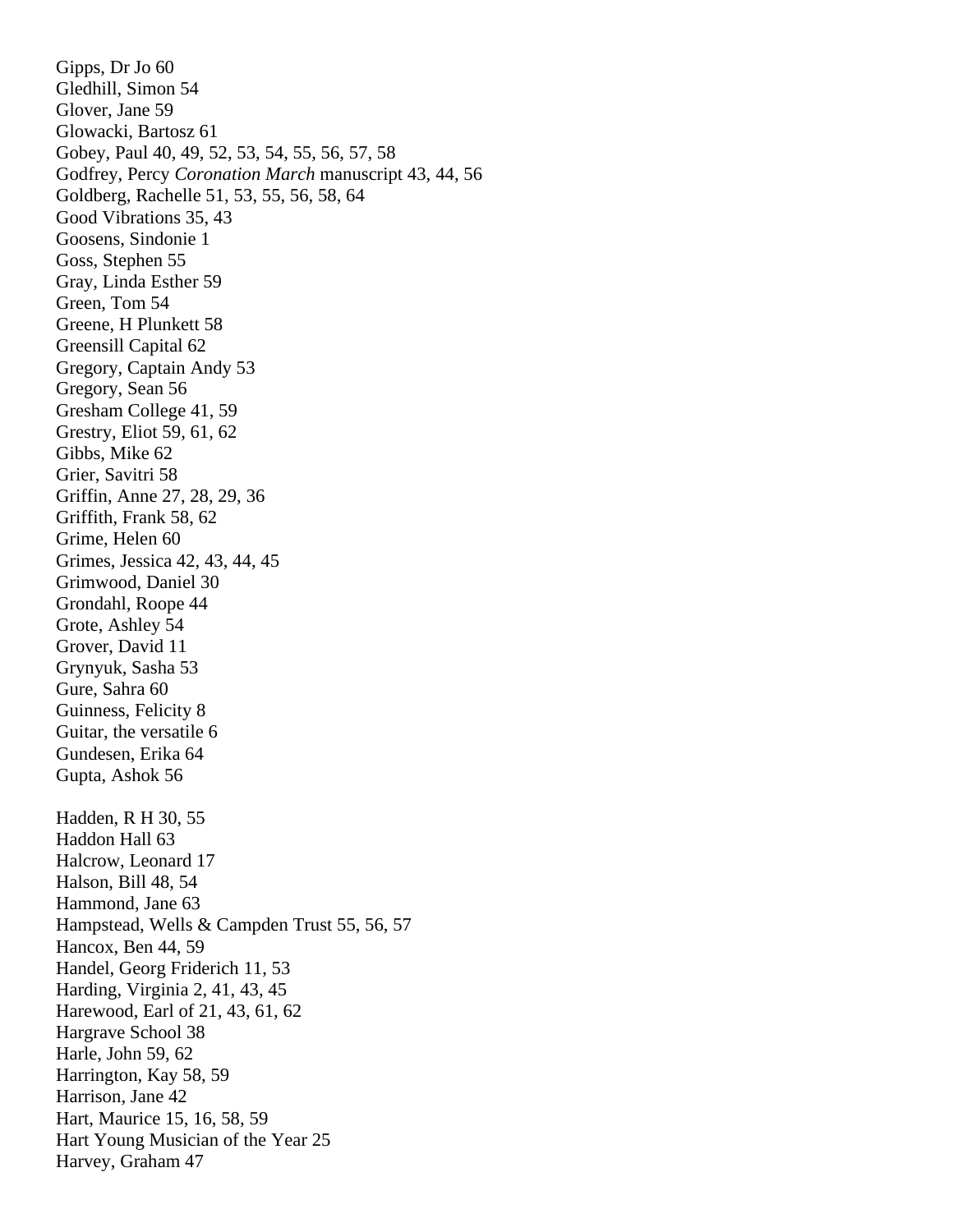Havlat, Joseph 57 Hawkes, Geoffrey 53 Hawkey, Rev Canon Dr 60 Hawkins, John 27 Haydn, Joseph 40 He, Yelian 53 Heath, Edward 13, 58 Heighway, John 46 Heinen, Bruno 53 Help Musicians UK 61, 62 Henderson, Gavin 24, 29, 37, 38, 43 Henderson, Stephen 35, 36, 64 Hensley, Thomas 17 Henschel, George 58 Henszel, Aleksandra 59 Herbert, David 52, 53, 54, 55, 56, 64 Hess, Myra 55, 58 Hewitt, Peter 9, 52 Hickey, Declan 63 Hickox, Richard 57 Higginbottom, Edward 24 Higham, Daniel 64 Hill, David 11, 17, 21, 24, 59, 63 Hill Dynasty 11 Hitchin, John 60 Hockney, Michael 43, 46, 60, 62, 63 Hogan, Simon 62 Hogarth, William 32 Hoggarth, James 36 Hogwood, Christopher 11, 41, 42, 45, 49, 50 Holder, Frank 59, 63 Holder, Peter 60 Holmes, Jeanette 41, 46 Holst, Imogen 36 Hong Kong, Performing Arts in 5, 40

# **Honorary Almoner/Honorary Chaplain/Master's Chaplain**

Boddy, Rev Alan 32, 52 Chester, Father Philip 55, 56 Knowles, Rt Rev Graham 45, 51, 54, 62, 64 Lowman, The Venerable David 60, 62 Pickstone, Rev Canon Charles 53, 55, 56 Rendell, Rev Jason 63 Sheridan, Rabbi Sybil 57, 58, 60 Wallbank, Rev Prebendary Newell 4 Williams, Rev Canon Mark 52, 53

Holyland, Amy 64Honours Recipients 52 Hoole, Andrew 44 Hopkinson, Amanda 54 Hopper, Catherine 34, 35, 36 Hopper, Keith 34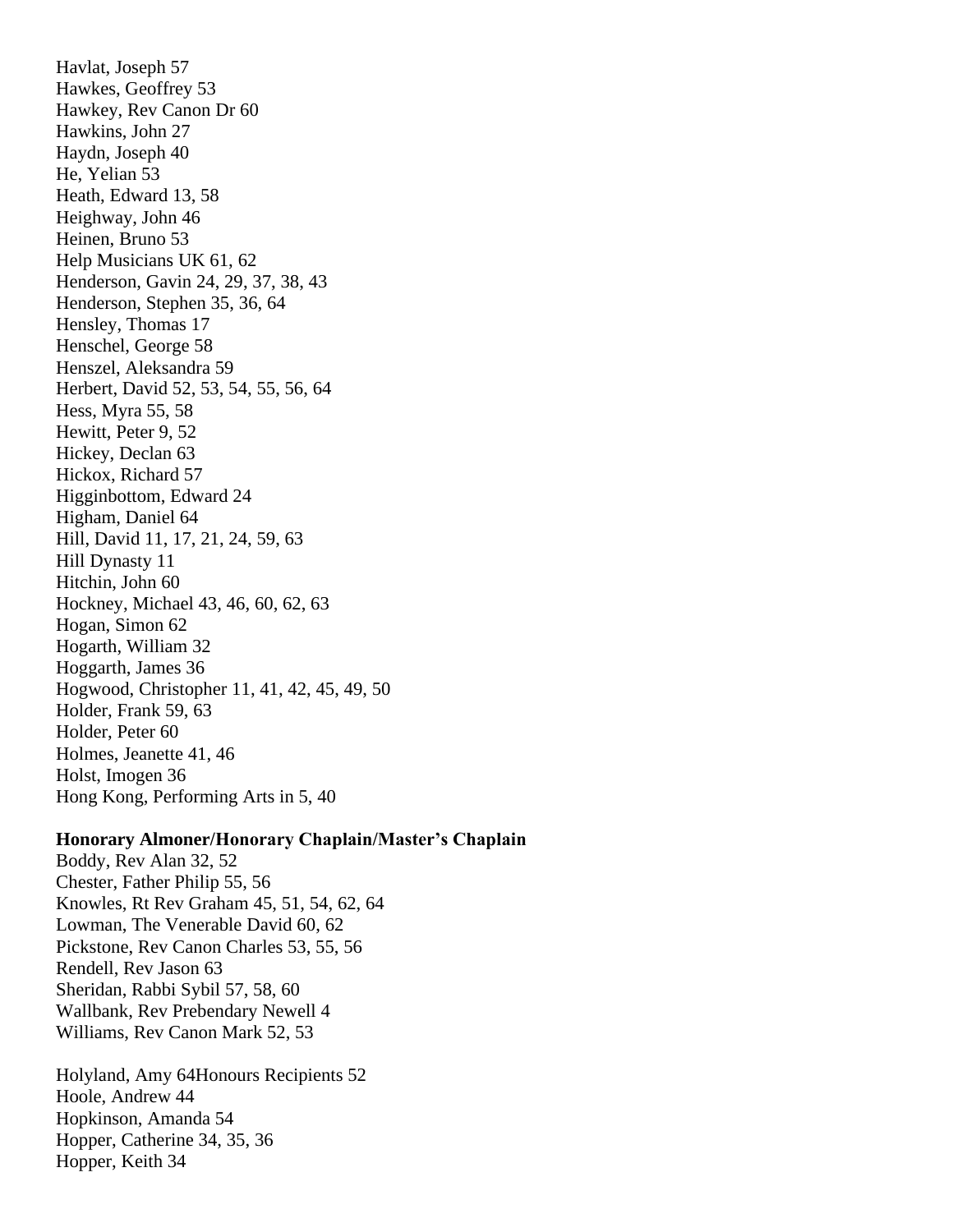Hornbuckle, Jean 63 Horsbrugh, Ian 1 Horovitz, Joseph 54 Hosier, Geoffrey 4 Hosier, John (see also Prizes & Awards) 5, 9, 10, 21, 63 Howell, Glynne 2 Howells, Herbert 43 (*Hymn to St Cecilia* manuscript), 51, 55, 57, 60, 61 (relationship with WCOM), 62, 63 Hoyle, Neil 21 Hubble, Malcolm 1, 36, 40, 41 Huggan, Callum 53 Hughes, Alun 36, 40, 45, 47, 52, 53, 54, 57, 58, 59, 62, 64 Hughes, Toby 7 Humphreys, Gillian 32, 35, 39, 52 Hunt, LW 'Doc' 64 Hurrell, Cem 29, 50 Hwang, Julia 60 Ibex Brass Dectet 61 Ife, Barry 34, 43 Iles, Eric 63 Iles, John (see also Brass Bands) 5, 6, 7, 8, 26, 30, 43, 44, 57, 58 Iles, Niki 58 Iluishkin, Andrei 59 Ind, Peter 55, 59 Ingram, Adrian 38 International Society of Musicians 21, 43 Irene Taylor Music in Prisons Trust 33, 35 Ironbridge Gorge Annual Livery Weekend 60 Ishizuka, Yuka 45 Isserlis, Steven 53, 56 Issues in Classical Music Publishing today 42 Ito, Yuki 53, 55 Ivor Novello Awards 54 Jackson, Carl 57, 64 Jacquin Trio 45 Jagger, Paul 63 Janacek, Leos 10 Jatkauskaite, Martina 41 **Jazz** Dankworth Prize for Jazz Composition 37, 38, 44, 46, 50, 54, 56, 58, 59, 60, 62, 64 Eddie Harvey Award for Jazz Arrangement 54, 56, 58, 59, 60, 62, 64 Future of Jazz, the 36 GSMD Jazz Orchestra 62 Jazz at Crazy Coqs 55, 57, 58, 59 Jazz at Finsbury Circus 33 Jazz at Ronnie Scott's 39, 63 Jazz at the Globe 19, 21 Jazz at the Palace 23 Jazz Committee 56, 59, 62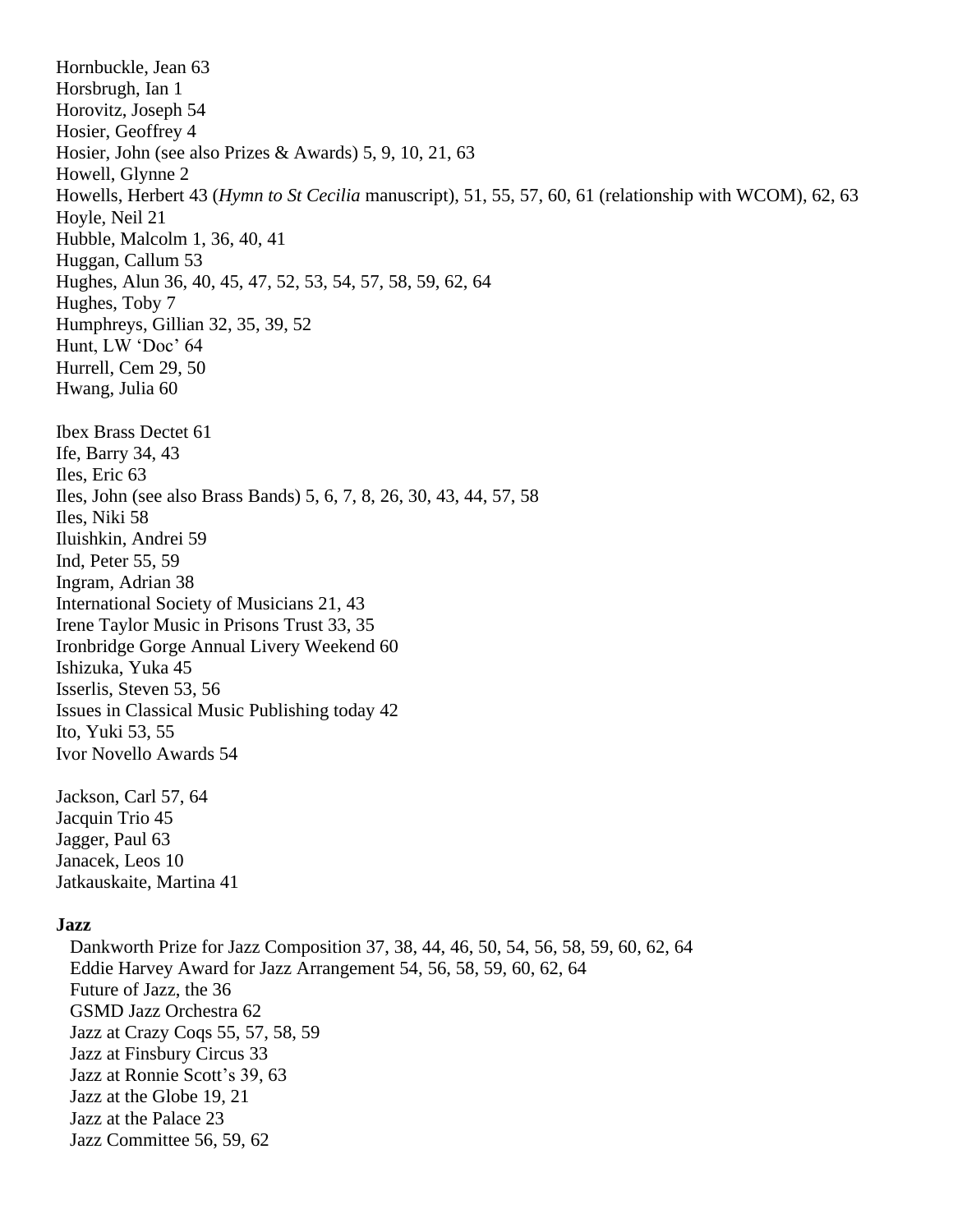Jazz in Britain Today 13, 14 Jazz Lifetime Achievement Award 43, 54, 55, 59, 63 Jazz Prizewinners Gig 43, 51, 54, 57, 58, 59 Jazz Programme 2003 27 Jazz Silver Medal 2, 7, 8, 17, 21, 36, 43, 63 Just Jazz 25 Medallists Extravaganza 48 National Jazz Youth Orchestra 23, 25, 34, 45, 54, 57, 59 RCM Jazz Orchestra 64 Will Michael Awards for Jazz Education 59 Young Jazz Musician Competition 41, 45, 49, 51, 55, 57, 59, 60, 64 Jenkins, Karl 41, 43, 45, 46 Jenkins, Neil 28 Jenkins, Sarah 64 Jenkins, Tom 27, 60 Jennings, Peter 64 Jewish Music Studies and Resource Centre 7, 15 Jewitt, Rachel 61 Jia, Tianyun 45 John, Kevin 44, 46, 50 Johns, Tim 58, 60, 61, 64 Johnson, Adam 46, 58 (*Piano Sauvage*), 60 Johnson, Graham 59 Johnson, Paul 34 Jonas, Penny 43, 56 Jones, Bradley 64 Jones, Graham 35 Jones, Philip (see also Prizes & Awards) 15, 20, 21, 45, 46, 58, 63 "": memorial concert 22, 45, 46, 64 Jones, Russell 30, 31, 34, 41 Jones, Ursula 41, 43, 45, 46, 58, 63 (Race for Equality), 64 Jorda, Enrique 55 Jouhl, Natasha 39, 45 Jurd, Laura 45, 56 Kaempf, Andreas 28 Kaleidoscope Saxophone Quartet 52, 53, 54, NN, 56, 58 Kambli, Shaan 64 Kanawa, Dame Kiri te 18, 55, 56, 62 Karadaglić, Miloš 24, 35, 43, 45, 53, 57, 59, 61, 63 Kathleen Hannay Memorial Charity 62 Kay, Brian 53 Kay, Graeme 53 Kayser, Jas 64 Kazayan, Haik 37 Keenlyside, Simon 44 Kelly, Jeff 37, 39, 43, 44, 45, 50, 52, NN, 56, 58, 59, 61, 64 Kemble, Brian 9 Kemeny, Louise 45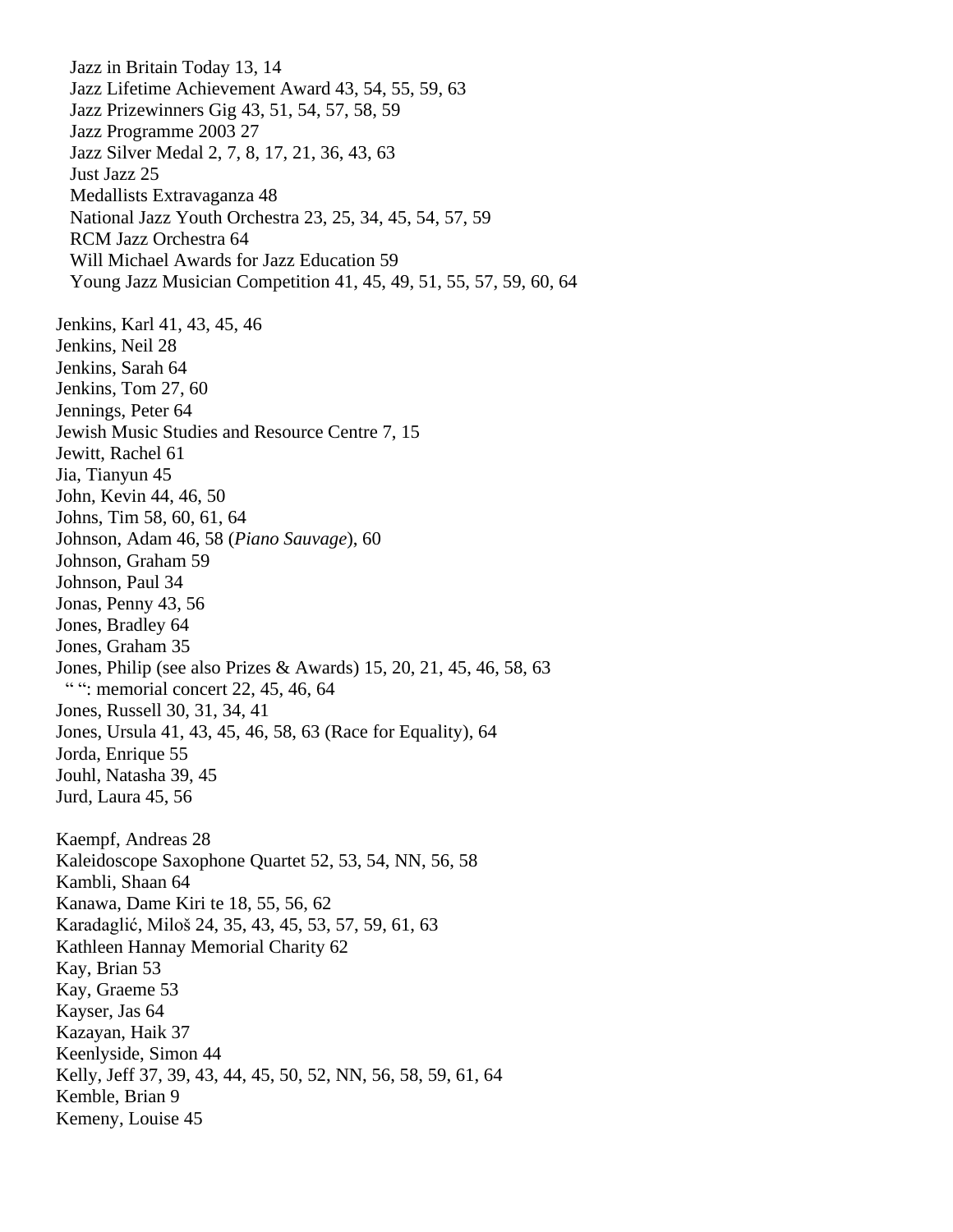Kendall, Rachael 61 Kenny, Yvonne 29, 62 Kent, Christopher 33, 46, 51 Kentish Town Camerata 53, 56 Kenyon, Nicholas 37, 45, 54, NN, 56, 61 King, Adam 54, 55, 58, 59, 60 King Edward IV 1, 59 King Henry VIII 46 (*Music Fit for a King*), 57 King James I 54 King James Bible Composition Awards 39, 41 King, Mervyn 34 King, Peter 59 King, Richard 62 King's College Christmas broadcasts 39, 59, 60 King's Minstrels 1, 17, 59 Kirkby, Dame Emma 41, 56, 57, 60, 62 Kitchen, Stan 60 Klinton, Dinara 54, 62 Klouda, Ashok 40 Knapp, Alexander 15 "Knowing the Score" 41 Kolesnikov, Pavel 54, 55 Kondrashina, Anna 64Kornas, Adam 46, 53 Kozam, Rebecca 37 Kropp, Myron 26 Kwon, Waynne 59 Laine, Cleo 12, 17, 21, 25, 26, 38, 40, 58, 59, 62, 63 Lambert, Kit 31 Land, Peter 13 Landale, Susan 61 Lane, Simon 34 Langford, Bethan 58 Langton, Fraser 45, 54 Lanyi, Ariel 57 Lark Music 60 Latanka, Pete 53 Lawrence, Christopher 17, 41, 42, 43, 44, 45, 46, 49, 50, 52, 53, 54, 55, 56 Lawson, Professor Colin 64 Lawson, Gilly 40 Lea, Richard 51, 55, 64 League of American Orchestras 41 Leang, Julian 22, 50, 58 Lebedev, Andrey 55, 57, 58, 59, 61 Lebrecht, Norman 24 Lee, Eddie 62 Lee, Nurry 63 Lees, Becky 56 Lennox, Annie 54, 56, 59 Lepper, Simon 45 Lethbridge, Nico and Rachel 35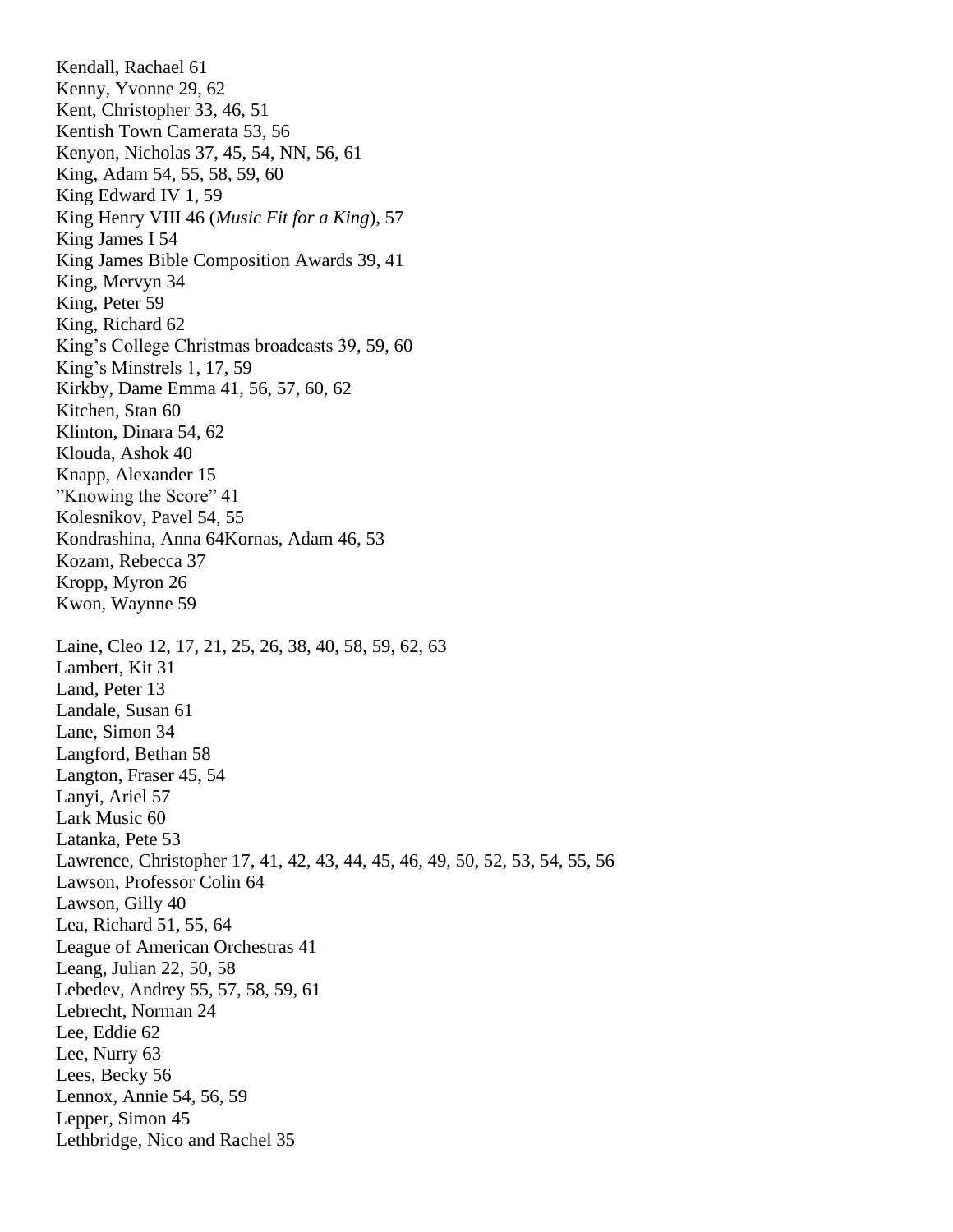Levene, Lady 19 Levett, John 62, 63 Levien, John 17, 60 Lewin, Michael 35, 36, 48, 54, 55, 56, 58, 59, 60, 61, 62, 63 Lewis, Richard 31, 48, 54 Lewisohn, Oscar and Margaret 56, 57 Liddle, David 34 Lindley, Simon 43 Lindsay, Jane 45 Linton, Martin MP 25 Little, Jonathan 44 Livery Club 6, 7, 14, 18, 24, 41, 49, 51, 52, 53, 63, 64 Livery Club President Badge of Office 63

### **Livery Club Outings**

 Benslow Music Trust 17 Bergen Festival 53 Bethnal Green (Mander Organs, Geffrye Museum) 53, 54 Bluthner's 36 Buxton Festival 57, 58, 59, 60, 61, 63 Cambridge 25 Celebration of London 28 Charterhouse 57, 58, 59, 60 City of London School for Girls 30 Denbies (Vaughan Williams) 39 Dulwich Picture Gallery 42 Eisenstadt (In the Footsteps of Haydn) 57, 58, 59, 60 Extravaganza in Painter Stainers Hall 24 Finchcocks 37 Foundling Museum 38 Glyndebourne 46 Goldsmiths' Hall 44 Great Malvern and Worcester 49 Hammerwood Park 45 Hampton Court 23 Handel House 63 Hatchlands Park 41 HMS Victory 52 Horniman Museum 56, 57 Isle of Wight 37 Janacek Festival (Huckvaldy) 51, 53 Jubilee String Quartet evening 48 Kew Musical Museum 46 Kings College Cambridge 52, 53, 54 Lacock Abbey 39 Leeds 43 Leipzig 39 Liebeck-Owen-Walton Trio at Apothecaries Hall 23 Norfolk 45 Oxford 41 Pembroke College Cambridge 30 Queens Chapel of the Savoy 57, 58, 59, 60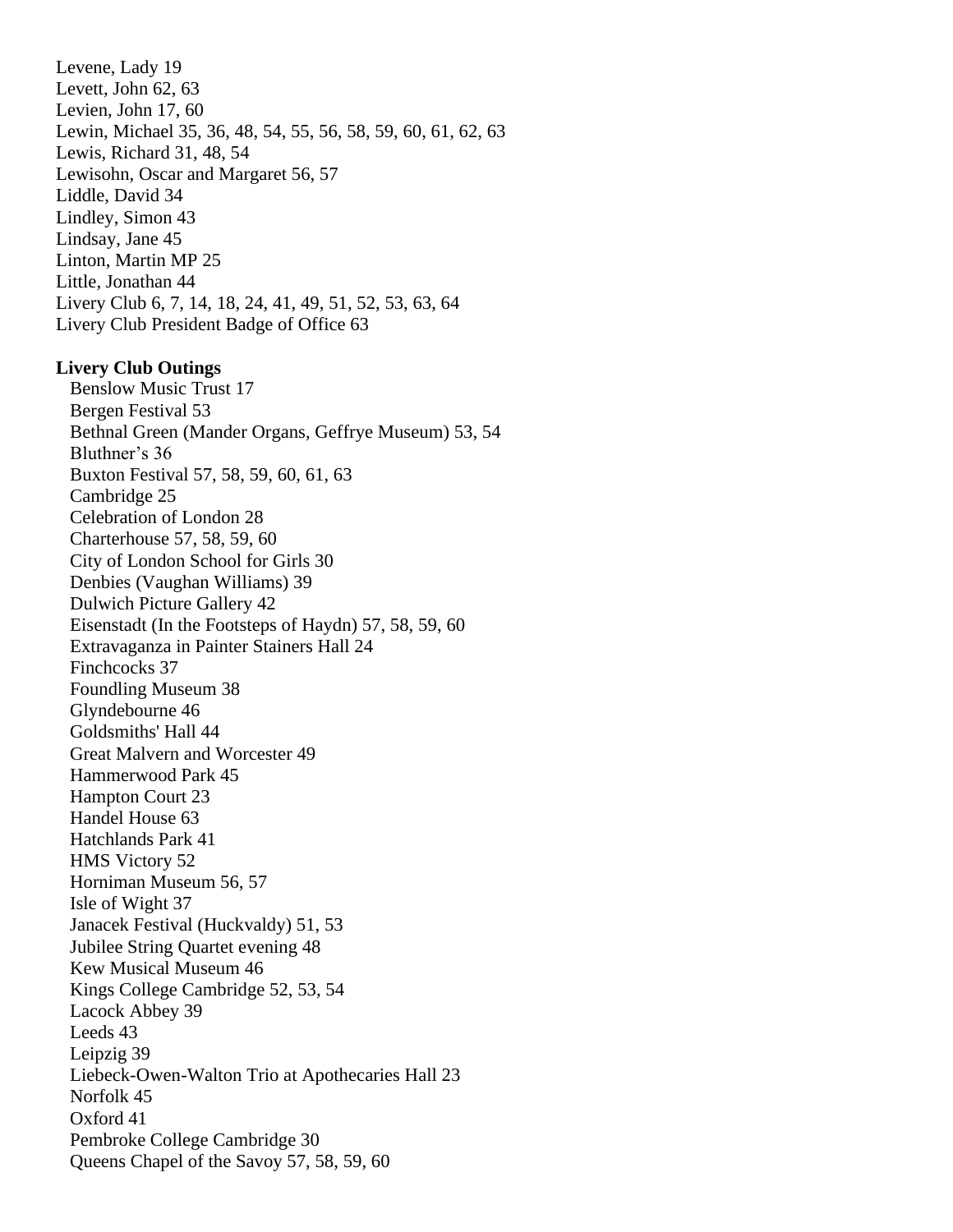Royal Academy of Music 32, 57, 58, 60 RAF Northolt 60 Royal College of Music 64 Royal Marines School of Music Portsmouth 53, 54 Royal Opera House 35 Saint Ethelburga's 36 Shulbrede Priory 43 Snape Maltings & Aldeburgh 55, 56, 58 Stone House, Deptford 51, 53 Swiss Church of London 48 Trinity College of Music and Laban Dance Centre 40 Turners Company (by Zoom) 62, 63 Versailles 47 Waddesdon Manor 29 Warsaw 35 Westminster Abbey 30, 57, 58, 59, 60 Whitechapel Bell Foundry 34, 49 Winchester 33 Windsor 27, 56, 57, 58, 59 Woodchester Piano Factory 25 Worthing Assembly Hall (Wurlitzer Organ) 53, 54 Livery/Court Dinner 36, 51, 54, 57, 58, 59 Livery Informal Lunch 36, 58, 60 Livery Medal, Company 56 Livery Schools Link 41 Lloyd, Matilda 58, 59, 61 Lloyd, Robert 17 Lloyd-Davies, Elizabeth 15, 22, 40, 44, 53 Lloyd-Webber, Andrew 45, 56, 57 Lloyd-Webber, Julian 29, 40, 64 Lloyd-Webber, William 35, 49 Lloyd's of London 45 Loan Fund for Musical Instruments 26, 53 Lobelson, Simon 34 Lockett, Jeffrey 1, 2, 3, 4, 25, 28, 59, 63 Lodge, Katie 64 Loeb, Caroline 6, 18, 41, 44 Loeb, David 10, 14, 44, 49 Loeb, Sydney 61 Logan, Karen 58 London International Festival of Early Music (LIFEM) 60 London International String Quartet Competition 2009 39 Lord Great Chamberlain 45 Lord Mayor's Big Curry Lunch 60, 62, 63 Lord Mayor's Show 28, 38 (2008), 45, 53, 54 (2016), NN, 56, 63 Lovell, Bernard 41, 45 Lowy, Jan 14, 18 Lucas, Kaija 43 Luck, Neil 39 Luisi, Fabio 54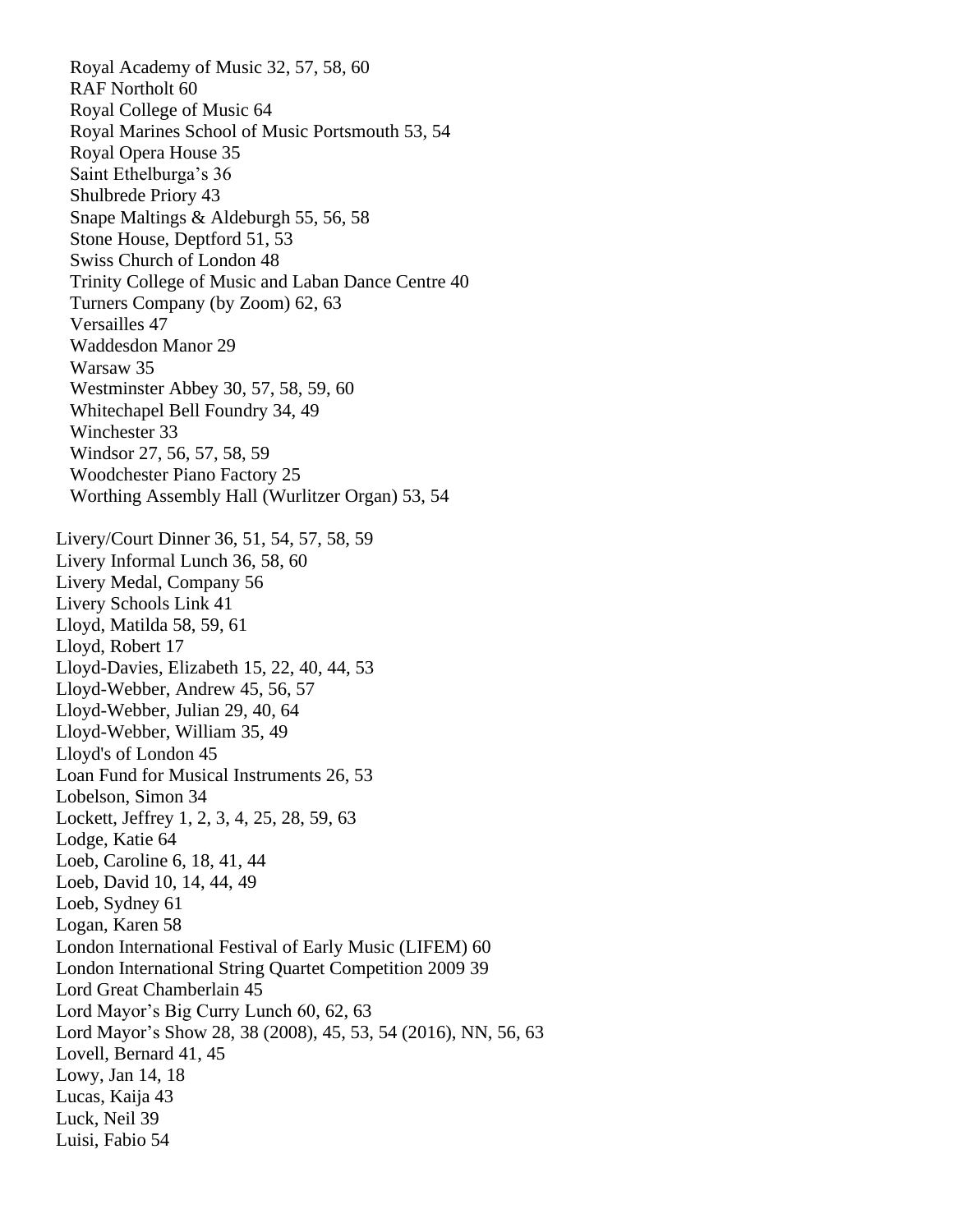Lumsden, Sir David 4, 63 Lusher, Don 21 Lynen, Jens 53 Lyttleton, Humphrey 59 Lyttelton, Richard NN, 57, 59, 60, 61, 64 Ma, Ke 46 Maastricht Treaty 7 MacGregor, The Hon NN Mackerras, Charles 33, 34, 41 Mackenzie, Alexander 58 Mackey, Shem 41 Maclet, Charlotte 53, 54, 55 MacMillan, James 57, 60, 62 Maggie Teyte Prize 8, 24, 26, 28, 30, 32, 34, 62 Mairants, Ivor (see also Prizes & Awards) 6, 12 Maisie Lewis Young Artists Fund Concerts 10 (25 year celebration), 11, 13, 15, 16, 18, 23, 27, 28, 30, 31, 32, 34, 35, 36, 38, 52, 56, 57, 59, 64 Majumder, Sam 59 Making Music 23 Malaysian Philharmonic Orchestra 37 Mander, John 54 Mander, Noel 17, 54, 60 Mander, Philip 25 Manning, Luca 60 Mansfield, Jonny 64 March, Andrew 16, 21, 22 Marcus, Marshall 45, 47 Maries, Keith 36, 49, 50, 53, 54, 56 Markson, Julian 23 Marmen Quartet 59 Marrows, Billy 56, 58 Marryat Players 56 Marsden Thomas, Anne 54, 58 Marshall, David 29 Marston, Professor Nicholas 53 Martin, Phillip Neil 34, 38, 40 Martineau, Malcolm 55 **Master, the new**

 Barrett, Gavin 23 Brewer, Lady 55 Burnett-Brown, Antony 13 Campion, Paul 41 Carnwath, Francis 11 Cleaver, Sir Anthony 47 Davis, Adrian 9 Dittmer, Petronella (Burnett-Brown) 39 Duncan, Kathleen 49 East, Leslie 35 Fowler, Frank 15 Fowler, Peter 31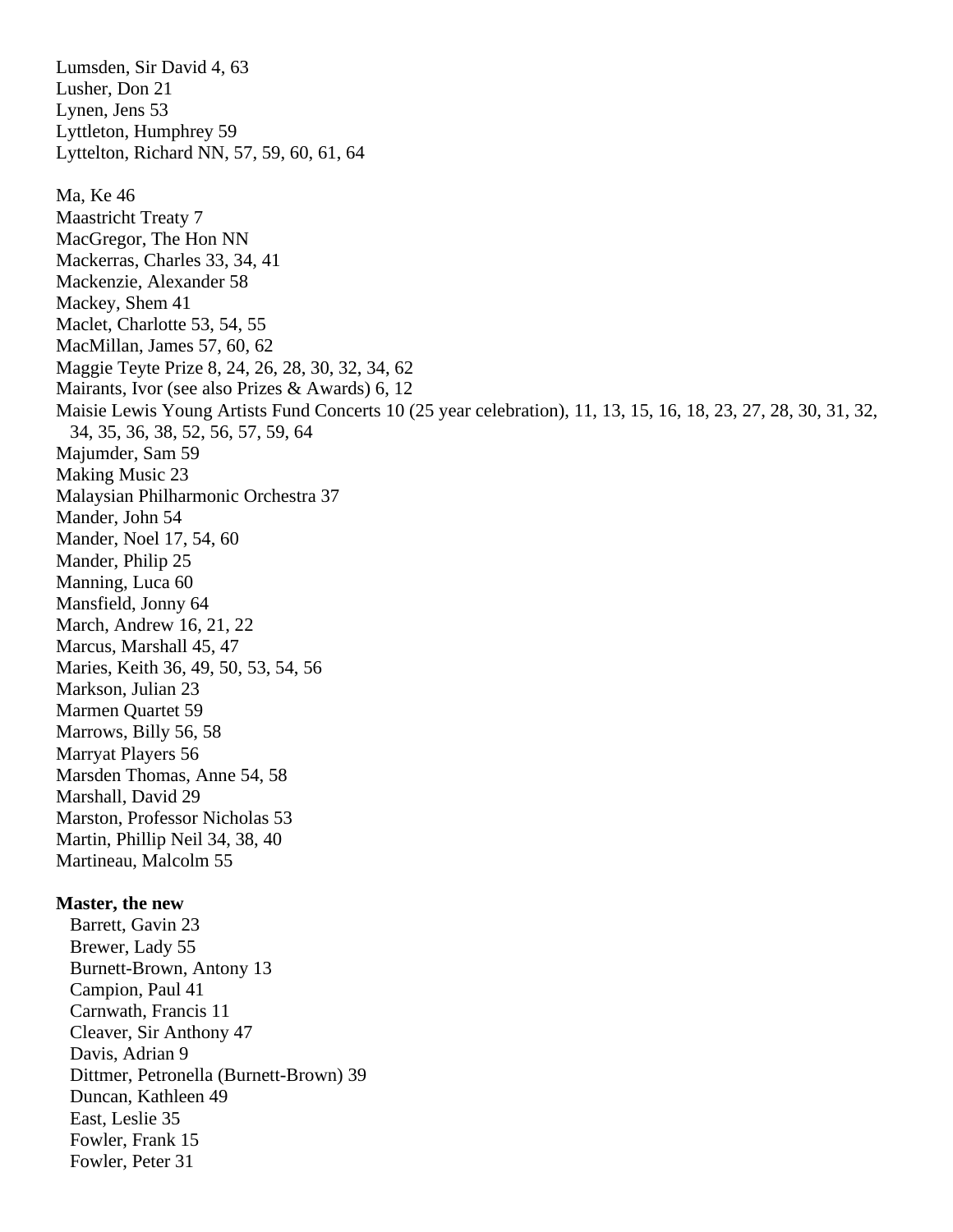Gifford, Roger 53, 62 Hill, David 21 Hubble, Malcolm 1 Iles, John 5 Knowles, Graeme 63 Lewin, Michael 57 Lockett, Jeffrey 2 Morehen, John 45 Morris, Andrew 51 Nichols, John 59 Parmley, Andrew 43 Pool, Anthony 7 Prindl, Andreas 33 Rennert, Jonathan 27 Rubinstein, John 29 Summerfield, Maurice 39 Traill, Alan 19 Troup, Malcolm 17 Tully, Nigel 25 Willis 4, Henry 3 Master's at Home 11, 21 **Master's year, the** Barrett, Gavin 26 Brewer, Lady 58 Burnett-Brown, Antony 16 Dittmer, Petronella (Burnett-Brown) 40 Campion, Paul 44 Carnwath, Francis 14 Cleaver, Sir Anthony 50 Davis, Adrian 12 Duncan, Kathleen 52 East, Leslie 38 Fowler, Frank 18 Fowler, Peter 34 Gifford, Sir Roger 56 Hill, David 24 Iles, John 8 Lewin, Michael 60 Lockett, Jeffrey 4 Morehen, John 48 Morris, Andrew 54 Nichols, John 61, 64 Parmley, Andrew 46 Pool, Anthony 10 Prindl, Andreas 36 Rennert, Jonathan 30 Rubinstein, John 32 Summerfield, Maurice 42 Traill, Alan 22 Troup, Malcolm 20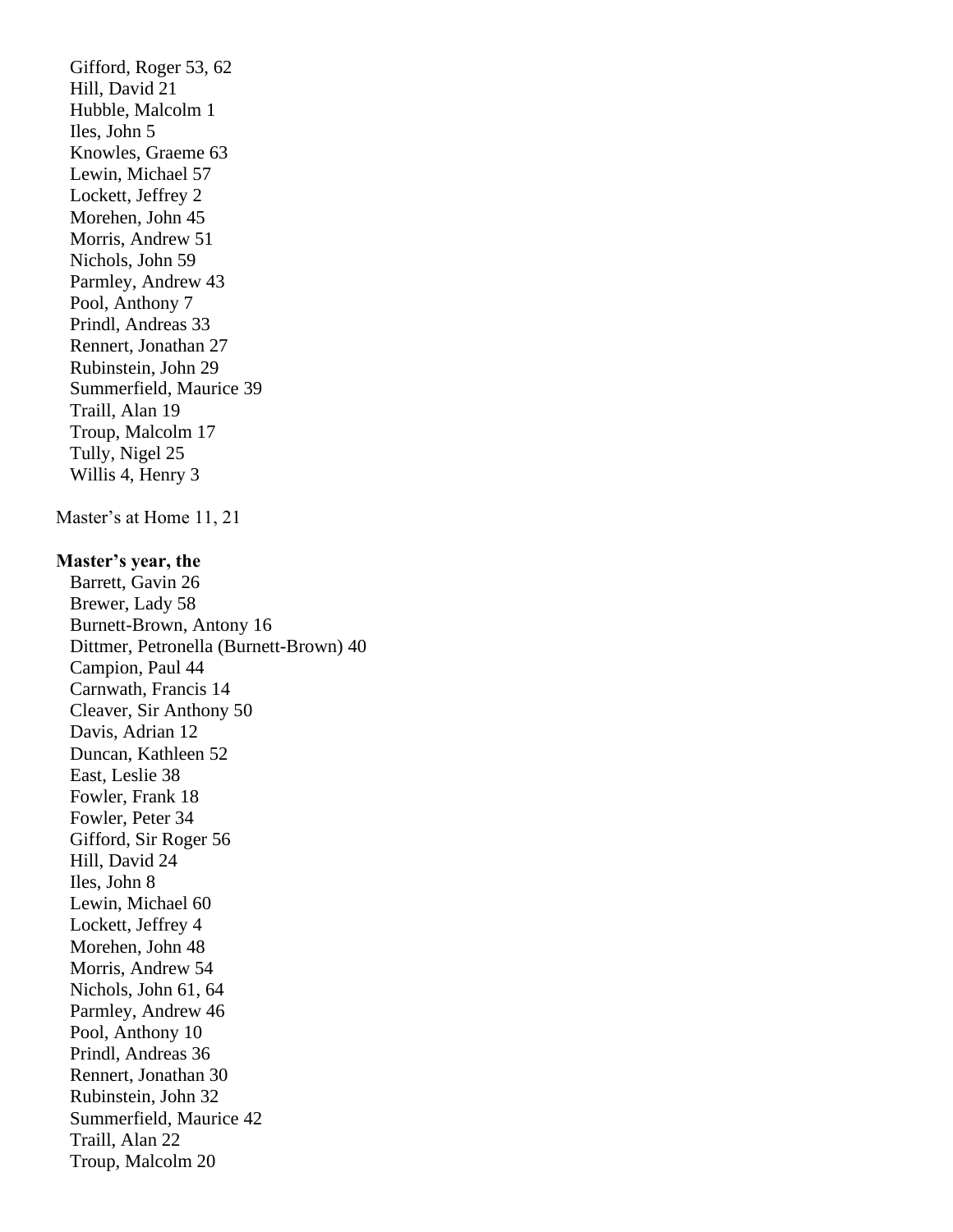Tully, Nigel 28 Willis 4, Henry 6 Masters and Clerks Dinner 14, 54, 56 Masterprize 14, 15, 16, 17 Matthewman, Gary 62 Matthews, Graham 42, 43, 51, 59 May, Brian 56, 57, 58, 59 May, Tina 7, 21, 25, 34, 36, 55, 58, 59, 60 Maw, David 45 Maxwell, Donald 56, 59, 62 Maxwell, Eugenie 33, 38 Maxwell-Davies, Peter 33, 36, 37, 38, 48, 50, 51, 53 (memorial service), 54, 55, 57, 58, 60, 62 McCreesh, Paul 29, 62 McCuin, John 58, 59 McDermid, Catriona 53, 54, NN, 55, 57, 58, 59, 61 McDowell, Kathryn 53, 54, 56, 57, 62 McGuinness, Catherine 53, 54 McGuire, Dr Patricia 53 McIntyre, Ian 27 McPartland, Marian 15, 39 Mead, Art 37 Meeks, George 62 Meitner-Graf, Lotte 54 Meldrum, Bob 44 Mendl-Schrama, Heleen 27, 31, 64 Menotti, Gian Carlo 30 Menuhin, Yehudi 7, 14, 18, 58, 61 Menzies, Colin 64 Meredith, Anna 30, 34, 36, 45 Michel Massing, Professor Jean 53 #Midday Music 61, 62, 64 Midday Music Fundraising Concert 61 Middleton, Emma 63 Middleton, Joseph 40, 57, 58 Midsummer Banquet 41, 43, 44, 45, 47, 49, 53, 54, NN, 55, 56, 57, 58, 59, 60 Miles, Alistair 41

## **Military Music**

 Band of Her Majesty's Royal Marines 53, 60 Band of the Fifth Australian Infantry Brigade 57 Cassel Silver Medal 61 Central Band of the Royal Air Force 54, 56, 58, 60 Coldstream Guards 28, 35 'For Valour' 53 Kneller Hall 2, 29, 34, 44, 64 Lord Mayor's Cadet Music Competition 55 Mountbatten Festival 35, 60 Music in the Army 44 Royal Marines School 8, 33, 53, 54 Royal Military School of Music 61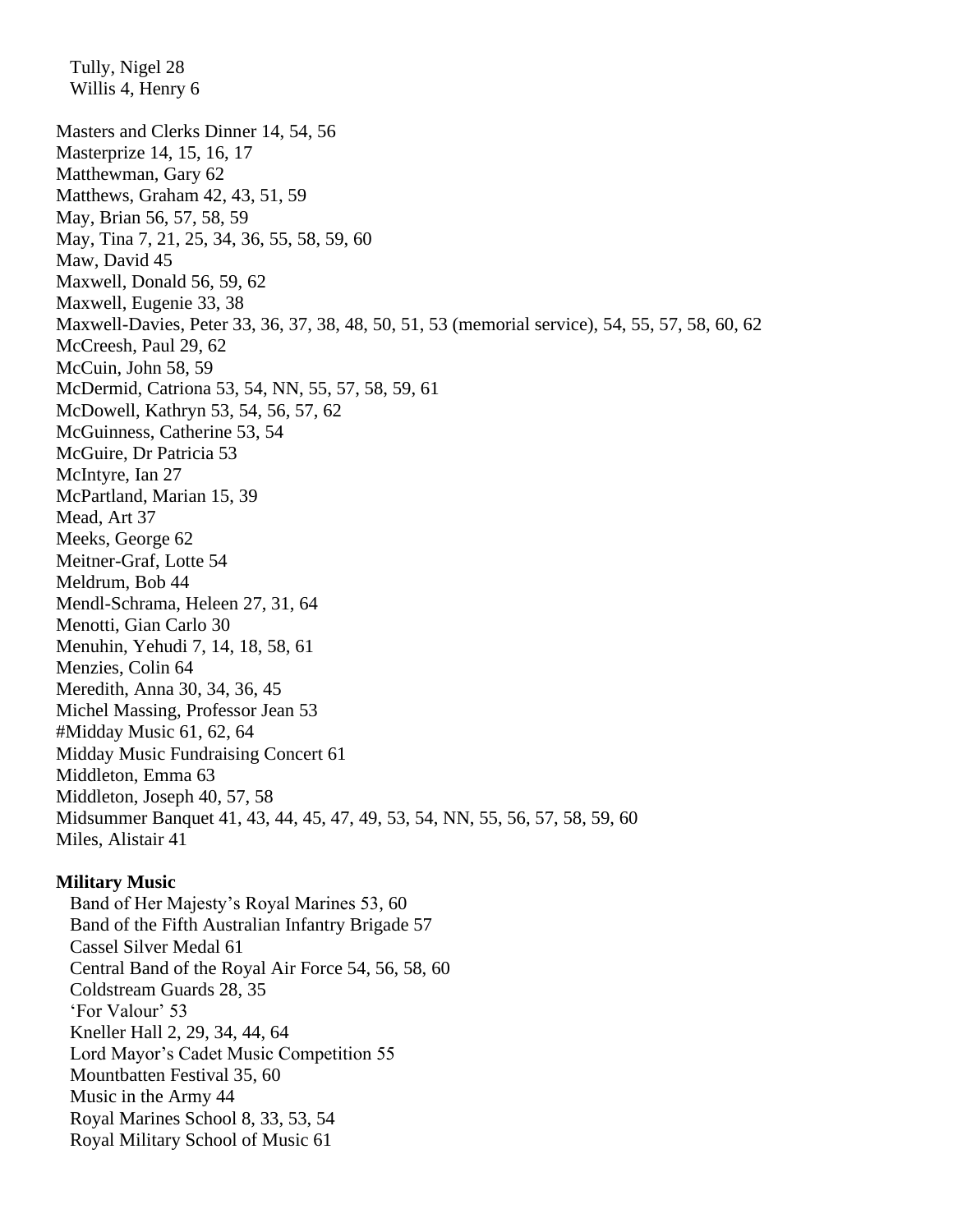Millennium World Piano Competition 21 Miller, David 60, 62 Miller, Malcolm 10 Miller, Richard 40 Milne, Lisa 13 Milnes, John 41 Minton, Yvonne 44 Misirlioglu, Erdem 44 Mitchell, Madeleine 34 Mitruolia, Eugenia 34, 41 Monnet, Philipe 53 Monteverdi 17, 57 Moore, Darren 58, 59 Moore, Gerald 54, 62 Moore, Dr Philip (2016 Carol Commission) NN Morehen, John 21, 24, 31, 32, 43, 45, 46, 48, 49, 51, 53, NN, 56 Morgan, Huw 56 Morgan-Grey, Chris 23 Mori, Maiko 34 Morley, Clive 3, 16 Morley family 1 Morley Harps 3 Morris, Andrew 11, 28, 29, 33, 47, 48, 51, 53, 54, 58, 59, 63 Morris, Ross 63 Morrison, Simon 46, 55 Mortadella, La 24 Mouat, Margot 49, 52, 53, 56, 58, 64 Mountview Academy of Theatre Arts 54, 55 Mozart, Wolfgang Amadeus 9, 33 Mpofu, Vuvu 59 Muir-Lewis, Elizabeth 31 Mulholland, Robert (Bob) 28, 39, 61 Mumford, Adrian 33, 36, 37, 38, 40, 41, 44, 45, 46, 47, 56, 58, 59 Musical Industries Association 42, 54 Music and Dance Schemes 29 Music at the Mansion House 48, 53 Music Education (Honorary Fellow Symposium) 49 Music Education in the USA 57 Music Hall 48 Music libraries 35 Musicology 12, 32 Music Sales Ltd (Wise Music Group) 39, 42, 54, 60 Music teaching 18 Music therapy 7, 12 Musicians Benevolent Fund 3, 9 Nadais, André 60 Nakata, Makoto 59 Nash, John Heddle 1, 51 National Association of Music Merchants (NAMM) 62

National Youth Orchestra of Great Britain 17, 26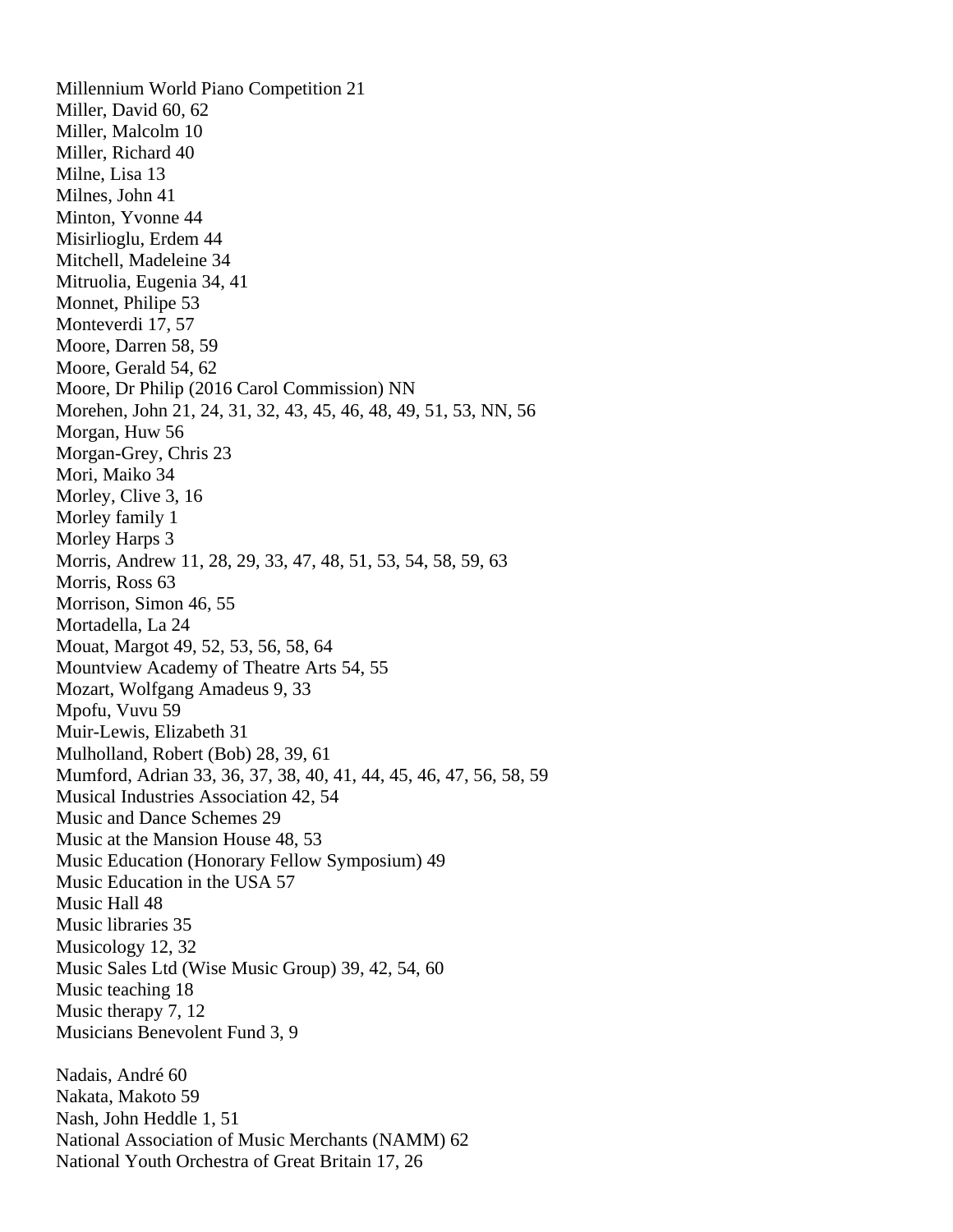Naxos 54 Naylor, Jacky 54 Neaman, Yfrah 16 Neave, Allan 63 Neill, Henry 57, 61 Nemtsov, Mikhail 45 Nethsingha, Andrew 63 Neville-Morton, Rupert 6 Newby, James 55 Niblock, Tom 62, 64 Nichols, Dinah 55, 63, 64 Nichols, John 47, 48, 49, 50, 53, 54,56, 57, 59, 60, 61, 62, 63, 64 Nightingale, Mark 59 Nissel, Siegmund, 28 Noble, Manus 45, 47 Noise (too much) 11 Norland Prindl, Patricia (see also Prizes & Awards) 27, 31, 36, 38, 39, 40, 41, 42, 44, 45, 48, 49, 58, 59 North, Nigel 56, 57 North Yorkshire Moors Chamber Music Festival 61, 64 Northern Lights Symphony Orchestra 46 Norton, Berendina 44 Nunn, Trevor 45

## **Obituaries**

 Baker, Donald 20 Bream, Julian 61 Burnett-Brown, Antony 25 Campbell, Margaret 51 Carnwath, Francis 61 Cleobury, Stephen 60 Dankworth, John 40 Davis, Sir Colin 47 Day, Leslie Roy 23 Ennis, Catherine 62 Ewington , John 51 Ficker, Walter 23 Fowler, Frank 47 Fowler, Peter 60 Gifford, Sir Roger 63 Hart, Maurice George 63 Henderson, Leonard 23 Hogwood, Christopher 50 Hosier, John 21 Howell, Keith 51 Hubble, Malcolm 41 Iles, John Ingmire, David 51 Jenkins, Michelle 60 Jones, Philip 20 Lindo, Kathleen 22 Lockett, Derek 7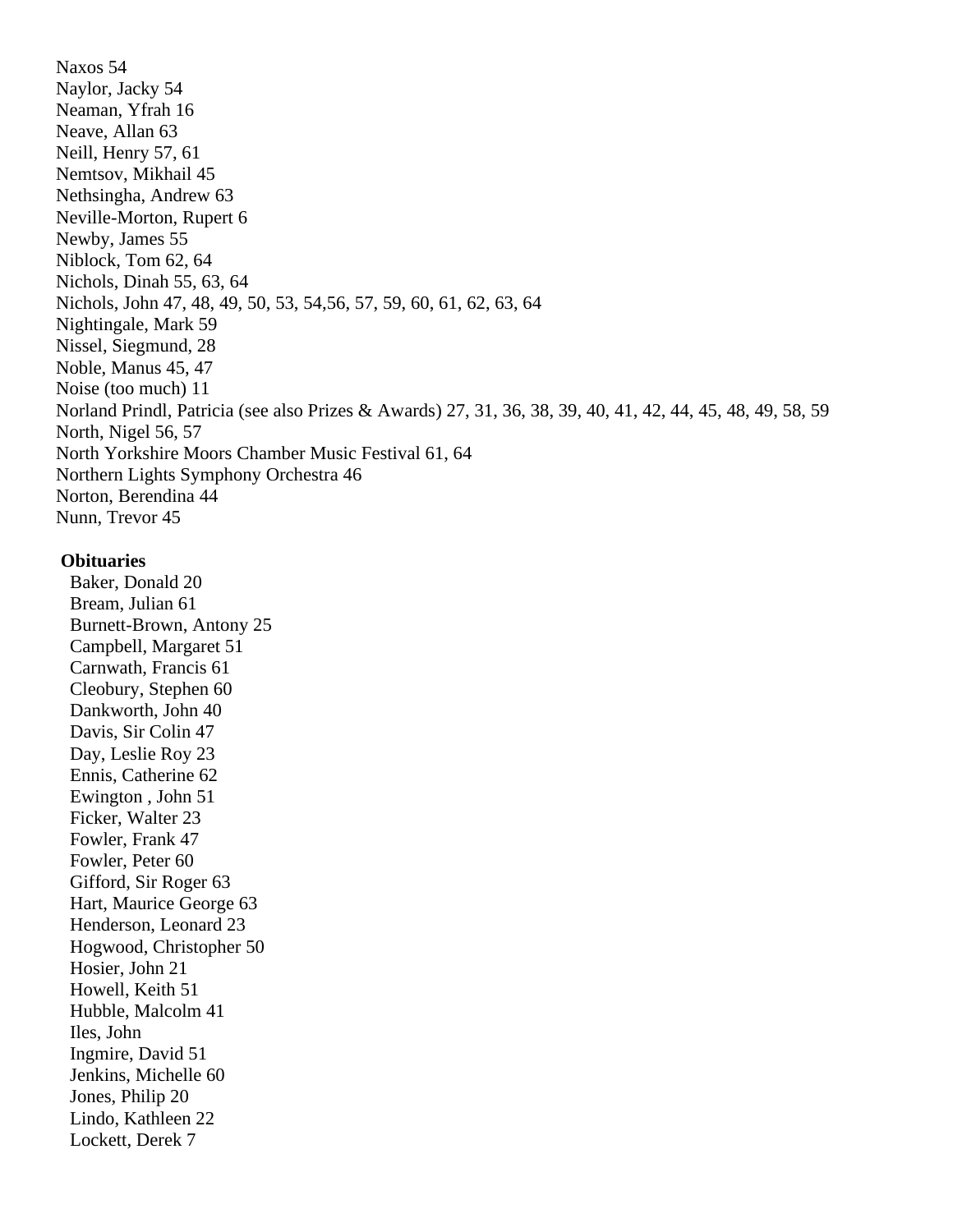Loeb, David 49 Lovell, Bernard 45 Morehen, Professor John 63 Mortimer, Margaret 20 Nash, Joan Heddle 51 Pamplin, Terry 29 Percival, Margaret 21 Pool, Anthony 53 Prindl, Patricia 49 Rubinstein, Antony 23 Scott, John 51 Traill, Sir Alan 61 Tribble, Norman 30 Troup, Malcolm 64 Waley, Simon 46 Waterman, Dame Fanny 62 Willis 4, Henry 57 Wittich, John 51

O'Donnell, James 53, 54, 60 O'Kane, Brian 37, 40, 42 Old Bailey, Company concert at 39 Oldemeier, Niklas 54 Oldham, Michael 54 Omer, Michael 38 One Hundred Year Old Mystery 21 Open Day, Company 27, 30, 31, 42, 43, 52, 53, 54, 59

# **Opera**

 Clonter Opera 1, 19, 28 Early Opera Company 63 Garsington Opera *Don Giovanni* at Guildhall 60 Glyndebourne (see also John Christie Award) 2, 4, 9, 16, 41, 46, 51, 56, 57, 62 Haddo House 2, 3 Kent Opera 56 National Opera Studio 62 Opera 80 3 Saffron Opera Group 51 Year at the Opera 33 Oasis Academy 58, 59 Ogden, Craig 56, 57, 60, 62 Opie, Alan 33 Opstad, James 44 Organs in the City 15 Organs at Royal Albert Hall 63, 64 Ormshaw, Claire 31 Orpheus Centre 57, 58 Orr, Robin 11, 25, 31, 63 Ortiz, Cristina 53 Osokins, Andrejs 40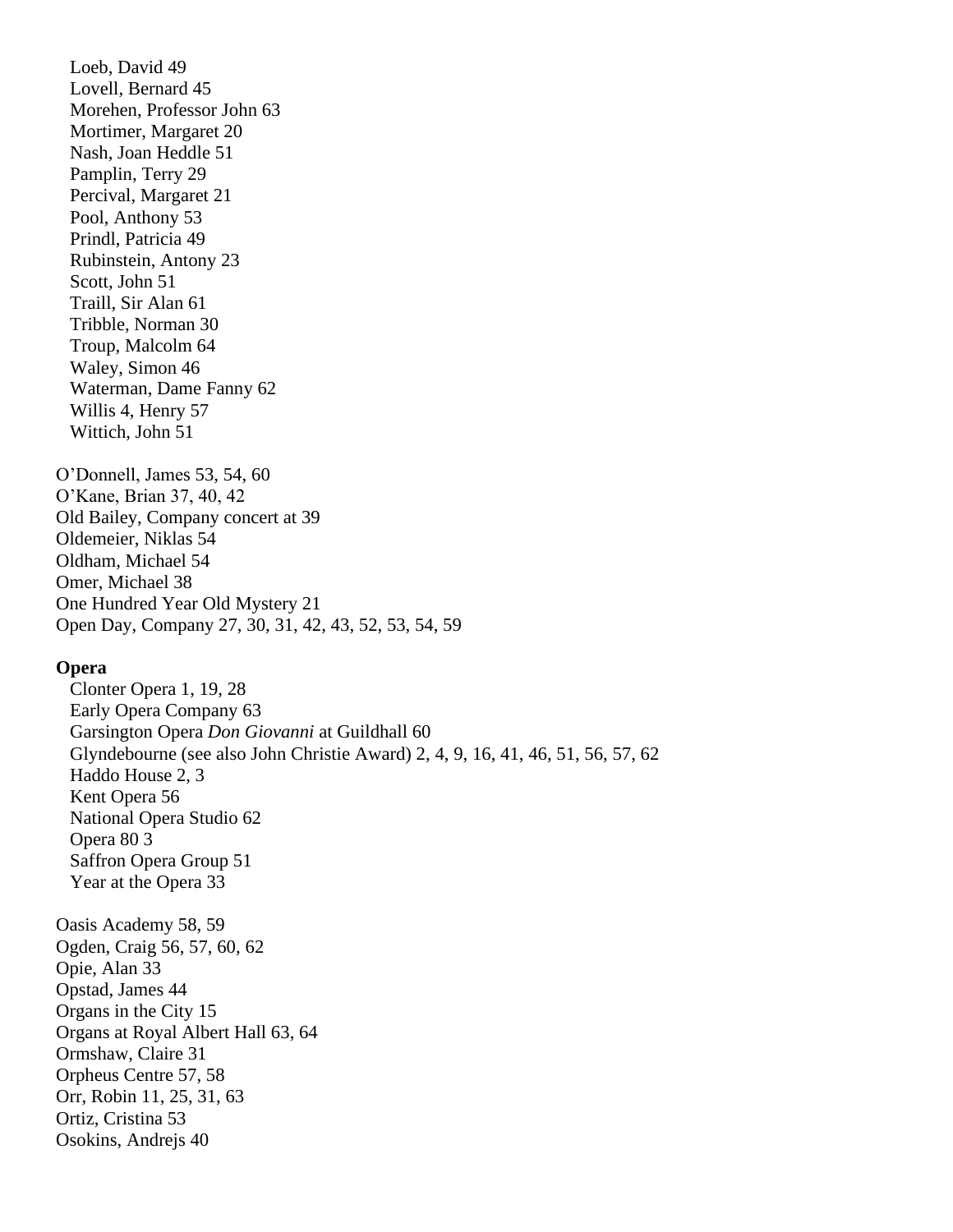Ostblom, Liselotte 60 Outreach Programme 2, 3, 36, 38, 39, 40, 41, 42, 44, 45, 46, 52, 53, 54, 55, 56, 57, 58, 59, 60, 61, 62, 64 Owen, Ceri 59 Owen Norris, David 29, 43, 58, 62 Owen Ward, John 18 Oxley, Colin 22 Padmore, Mark 57, 62 Palmer, Frances 46, 58 Pamplin, Elizabeth 31, 37, 49 Pamplin, Terry (see also Prizes & Awards) 6, 8, 25, 29 Panama, Dr Kathy 40 Pancake Race 32, 34, 36, 38, 40 Panya, Andy 59 Papadopoulos, Marios 40 Papin, Nicholas 34 Pappano, Sir Anthony 56, 57, 58 Parham, Lucy 1 Park, Eunsley 58 Parkin, Jonathan 55 Parmley, Andrew 24, 27, 34, 43, 44, 46, 47, 49, 53, 54, NN, 55, 56, 58, 60, 62, 63, 64 Parrott, Walter 58 Parry, Hubert 58 Pateman, Ben 36, 38, 43, 53, 57 Patey, Christopher 55 Patterson, Paul 53, 54 (*Sax in the City*), NN, 56, 63 Paul, Alan 16, 37, 39, 41 Paxton, Alex 62 Payne, Sean 64 Peagam, Anthony 30, 57 Pearce, Alison 13 Pears, Peter 38 Pearsall, Robert Lucas 32 Peat, Mandy 56, 64 Percival, Allen 5, 6, 53, 63 Percival, Margaret 7, 21 Perfect Fifth 44 Perowne, Admiral Sir James 57, 59 Perrett, Danielle 28, 40 Perry, Grayson 62 *Peter and the Wolf* Project 53, 54, 55, 56, 62 Peters Edition 42, 53, NN Phantom of the Opera 45 Philip, David Butt 43, 45, 46 Phillips, Sophie 63 Philosophy of Music 34 Philpott, Seb 43, 44, 46 'Pianist, Accompanist or Collaborator' 62 Piano: Past, present and future 11 Piano Week 48, 63 Pianola 27 Pickard, David 56, 57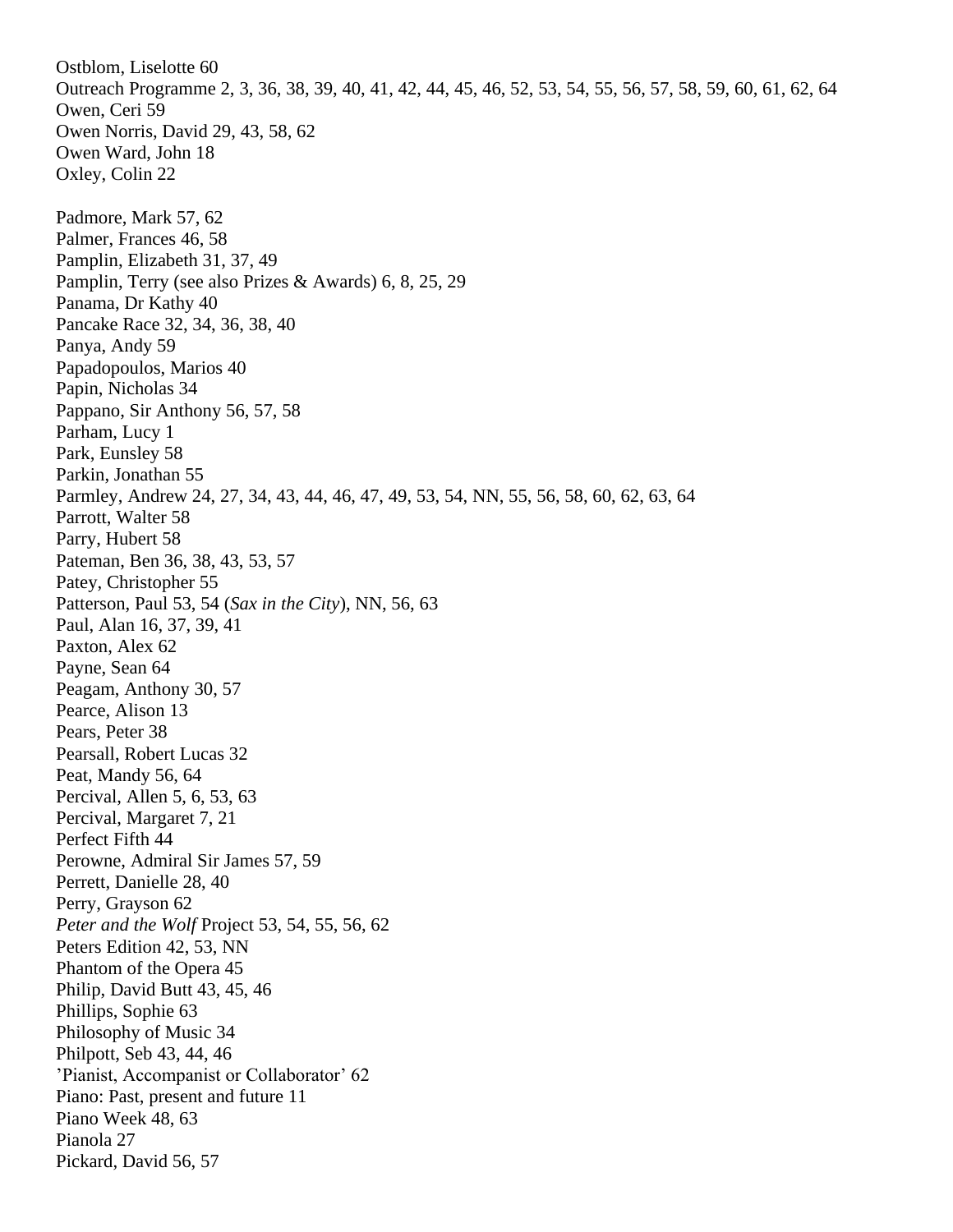Pickering, Thomas 62 Piddock, Melanie 41 Pikeman, Philip 53 Pinnock, Naomi 44 Pinnock, Trevor 53 "Pitch, pace and pulse" 41 Pittsburgh Symphony Orchestra 30 Plohl, Sanja 38 Plumb, Stephen 15, 40, 41, 44, 46, 54, 64 Pontius, HHJ Tim 45 Pool, Anthony 7, 10, 53 Pool, Ralph 53 Pool, Suzie 41, 42, 53 Pope, Alan 37, 39 Popularity 11

### **Popular Music**

Academy of Contemporary Music Scholarship 54, 61 Musical Direction Scholarship 54 Popular Music Committee 48, 52, 54 Popular Music Lifetime Award 54, 56, 57, 58 Song Writing Award 54

Porter, Maurice exhibition 60 Pott, Alexander 60 *Preserve Harmony* 18th anniversary 36 " " 25th anniversary 50 Press, Roger NN, 55, 56, 64 Price, Catriona 62 Price, Neil 57, 62, 63 Prindl, Andreas 13, 17, 19, 33, 34, 35, 36, 39, 41, 45, 54, 60

#### **Prizes & Awards, Company**

Allcard Fund 3, 18, 19, 21, 23, 29, 31, 45 Arthur Bulgin Medal 15, 18, 39 Beethoven Medal (John & Renate Iles Medal)10, 14, 36, 44, 46, 63 Biddy Baxter & John Hosier Music Trust 31, 33, 39, 50, 53, 55, 58, 59, 61, 62, 63 Busenhart-Morgan- Evans award 31, 45 Carnwath Piano Scholarship 1, 7, 13, 23, 31, 45, 61, 62 Choral Director Lifetime Achievement 59, 60 Christ's Hospital Annual prize 51, NN Clifton College Award 60 Company Gold Medal 43, 45, 48, 51, 58, 59, 62 Constant and Kit Lambert Fund 3, 5, 7, 8, 14, 16, 19, 23, 28, 55, 58, 61, 63 David Goldman Award 42, 45 Evelyn Broadwood Scholarship 30 Gabrieli Trust 32, 34 Gemini Composition Fellowship 1, 4 GSMD Gold Medal 6, 21 Harriet Cohen Bach Award 10, 31, 36, 44, 51 Henry Willis Organ Pipe Voicing Medal 32, 37 Honorary Fellowship 29, 31, 41, 45, 52, 53, 54, NN, 55, 56, 57, 60, 62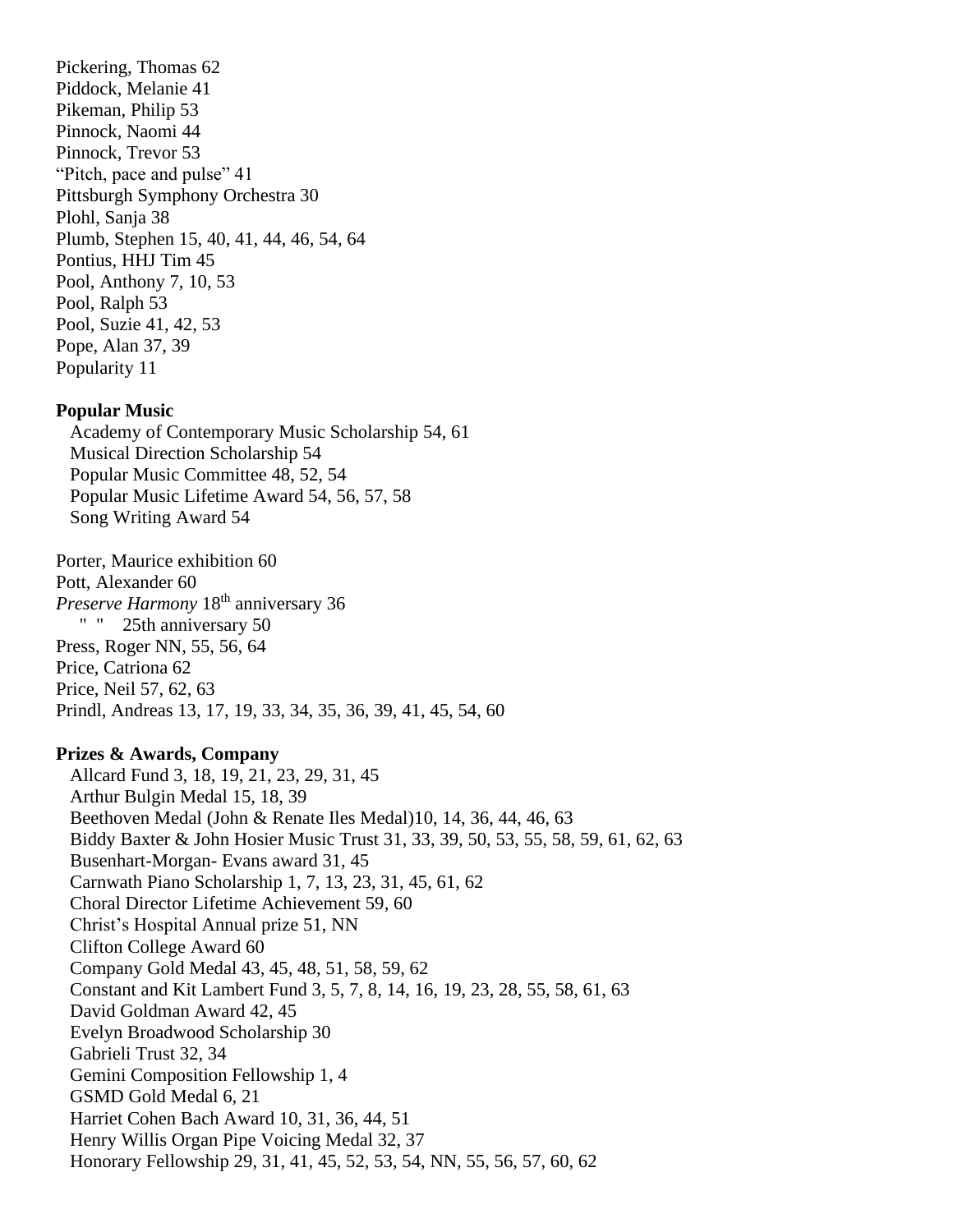Honorary Freeman 32, 52, 54, 56, 58, 59 Ivor Mairants Guitar Prize 1, 15, 16, 18, 22, 24, 26, 28, 30, 32, 34, 36, 38, 40, 42, 44, 46, 48, 49, 51, 55, 56, 57, 58, 59, 63 John Christie Award 1, 3, 5, 13, 15, 21, 23, 25, 29, 31, 33, 39, 41, 43, 45, 47, 50, 51, 52, 53, 55, 56, 59 John Clementi Collard Fellowship 4, 5, 14, 21, 22, 32, 38, 41, 44, 50, 51, 52, 55, 56, 60, 61 London Harp Award 16, 17, 18, 24, 26, 28 Lord Mayor's Composition Prize 46, 47, 51, 53, NN, 61, 62, 64 Maisie Lewis Young Artists Fund: see Maisie Lewis Concerts Musical Theatre Silver Medal (Arts Educational School) 42, 44,55, 61 Myra Cohen Bach Prize 10 Myra Verney Recital Prize 10, 25, 57, 58 New Elizabethan Award 56, 57, 58, 59, 60, 61, 62 Patricia Prindl Prize for Outreach 50, 56, 57, 58 Percival Hart Award 28 Philip Jones Bursary 30 Priaulx Rainier prize 4, 5, 6, 28, 44 Prince's Prize 29, 31, 33, 35, 36, 37, 39, 42, 46, 47, 49, 51, 53, 54, 57, 59, 60, 61, 62 Prudi Hoggarth Audience Prize 33, 35, 57, 59 St Paul's chorister award 22, 23, 25, 27, 29, 36, 44, 46, 50, 58 Salaman/Selig Music Awards 62 Silver Medal 17, 19, 21, 25, 26, 28, 29, 33, 49, 50, 61 Silver Swan award 28, 39, 64 Sir Charles Santley Memorial Gift 7, 12, 16, 17, 18, 21, 22, 24, 27, 33, 36, 37, 44, 46, 51, 56, 57, 62, 64 Summer Banquet Fire Fund 41 Terence Pamplin Award for Organology 31, 41 Tom Jenkins Award for Makers of Bowed String Instruments 49 Walter Willson Cobbett Medal 1, 7, 12, 15, 16, 17, 18, 22, 23, 24, 27, 28, 30, 33, 36, 42, 44, 45, 46, 49, 51, 53, 54, 56, 57, 58, 59 W T Best & F E Smith Organ Awards 1, 5, 7, 13, 29, 54, 59, 60, 61 Prizewinners' appreciation of WCOM help 6, 34, 53 Probert, Simon 57, 59 Professional Musicians Advisory Panel 24, 28, 30, 32, 33, 36, 37, 38, 40, 64 Public Relations Committee, Company 56 Public taste in music 11 Purcell Singers 36 Puzaite, Evalina 34, 38, 46 Queen's Band 11, 12 Queen's Organ 46 (Signature Series), 60, 63 Queille Festival 35 Quincentenary, Company 16, 18, 19, 20, 21, 59, 61 Radcliffe, Jessica 60 Radford, Jonathan 58, 64 Raikes, George 39, 50 Rainier, Priaulx (see also Prizes & Awards) 2, 26 Raja, Meera 63 Randle, Rhiannon 62 Rattle, Simon 53, 55, 56, 57, 59, 60, 62, 63 Rautio, Jan 40 Rautio Piano Trio 35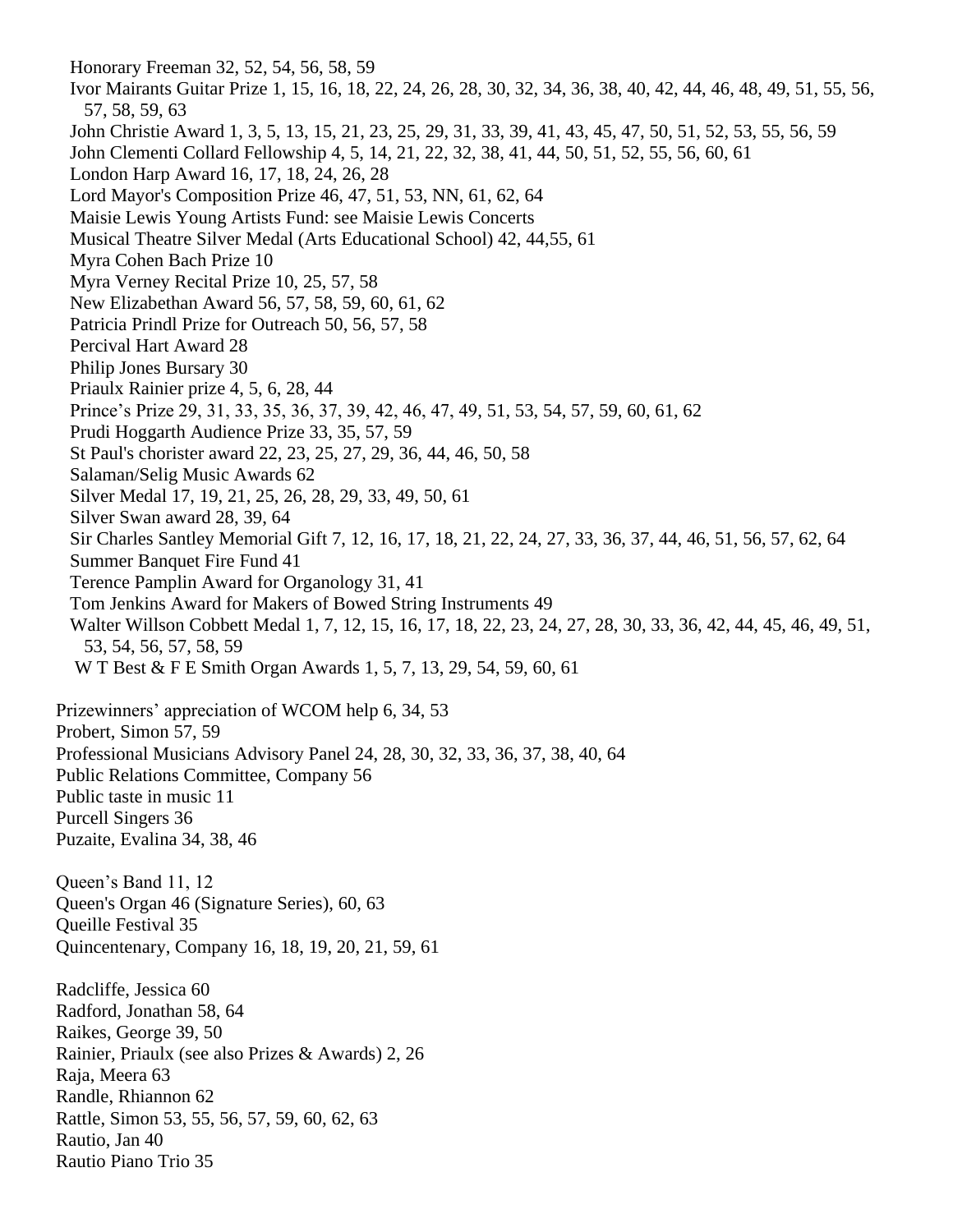Rebello, Jason 56, 58 Redfearn, Ann 42, 46, 57, 58, 59, 60, 61, 62, 63, 64 Reed, Mike 45 Regalia, Company 5 Rennert, Jonathan 15, 27, 30, 36, 42, 44, 54, NN, 58, 62, 63 Rennert, Sheralyn 64 Rennart, Sheralyn 62, 63 Renton, Frank 26, 43 Revill, Hector 50 Ricci, Ruggiero 29 Rich, Judith 33, 35, 39, 43 Richard Reeve Foundation 53, 55, 56 Riches, Ashley 45, 53, 57, 58 Richter, Hans 44 Ridout, Timothy 61 Ridgeway-Wood, John 34 Riddle, Nicholas 42, 54, NN Rigg, Sir Edward 63 Ritterman, Janet 26, 31, 36 Roberts, Ian 56, 61 Roberts, Miles 62 Roberts, Peter 37 Robertson, Paul 22, 23 Robinson, Christopher 63, 64 Rock, Duncan 41, 42, 43, 45, 46, 53, 59 Rodrigo, Joaquin 55, 61 Romaniw, Natalya 53, 61 Romney violin 27 Ronzani, Hugh Dennis 43 Rose, Matthew 45, 59 Rossiter, Elizabeth (Liz) 53, 57, 58, 64 Ross-Russell, Noel 11, 44 Rostropovich, Mstislav 54, 55 Rothschild, Leopold de 61, 62 Rowe, Yasmin 53 Royal, Kate 29, 34, 41, 59 Royal Academy of Music York Gate Collection 27, 58 Royal Albert Hall 63 (150<sup>th</sup> anniversary) Royal College of Music Museum of Instruments 33

## **Royal Family**

 Duchess of Gloucester 58 Duchess of Kent 7, 8, 58, 63 Duke of Connaught 58 Duke of Kent 58 Edward VII 54 George V 54 Prince Christian of Schleswig Holstein 57, 58 Prince Edward Earl of Wessex 59 Prince of Wales 26, 28, 49, 57, 58 Prince Philip 58, 63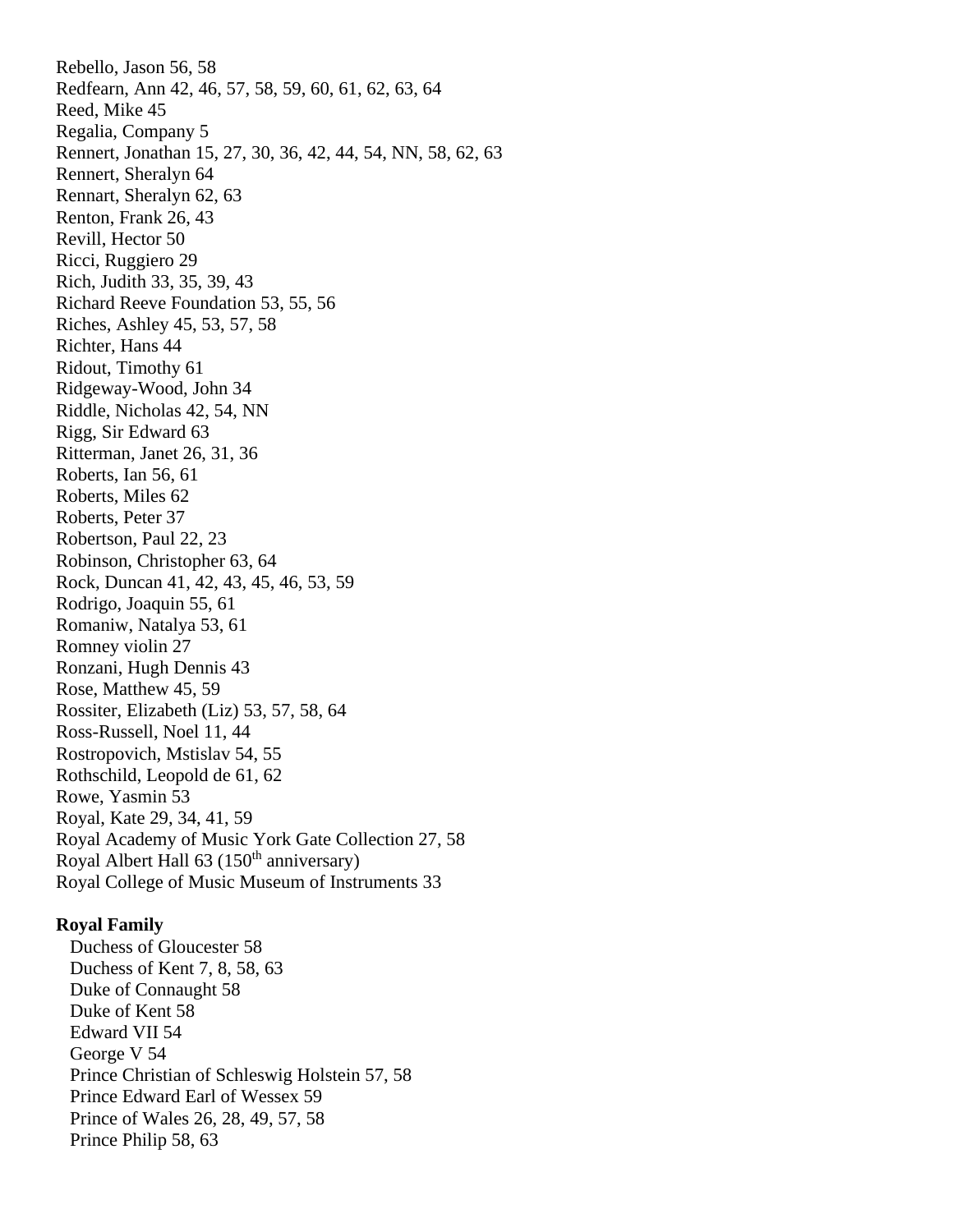Queen Elizabeth II 3, 44, 45 (Westminster Hall luncheon), 55, 58 Queen Mother 1, 3, 21, 25, 55 Queen Victoria 11, 12 Royal Festival Hall organ 49 Royal Hospital for Neurodisability 57, 58, 60, 62 Royal Liverpool Orchestra 9 Royle, Canon Roger 44 Rubie, Steve 59 Rubinstein, Anthony 7, 19, 23, 59 Rubinstein, Arthur 54, 55 Rubinstein, John 29, 32, 59, 62 Rudge, Kathryn 42, 45 Rushton, Matthew 56 Ryan, Gary 63 Ryder Richardson, Emma 44 Sacconi Quartet 31, 44, 46, 59 Saint-Saëns, Camille 63 St James Garlickhythe bells 44 St John's Smiths Square 39, 41 St Sepulchre's (Musicians Chapel) 10, 29 Salawu, Ayobami 54 Salvation Army musical tradition 50, 57 Salzburg, postcard from 39 Sanderson, Helen 63 Santley, Charles (see also Prizes & Awards) 37 Sargent, John 39 Savournin, John 55 Scelzo, Francesco 44, 45, 46 Schellhorn, Matthew 53, 61 School Music 14, 25, 32, 35 Schubert Project, The 61, 62 Scotney, Sebastian 39 Scott, John 27, 28, 44, 49, 51 Scott, Jonathan 43 Scott, Melissa 62 Scott, Ronnie 8, 59, 63 Scott, Will 55, 59, 63 Scottish National Heritage 'In Tune with Nature' 62 Sedgwick, Dominic 59 Selaocoe, Abel 53, 55, 56, 58 Sergovia, Andres 55 Serra, Sergio 61 Sheen, Benjamin 23, 27, 50 Sheldon, Richard 64 Sherlock, Robin 33, 40, 43 Shibe, Sean 40, 43, 63 Shilyaev, Mikhail 47 Shiner, Joseph 53, NN, 55, 56, 57, 58, 59 Shore, Michael 43 Short, Kate 35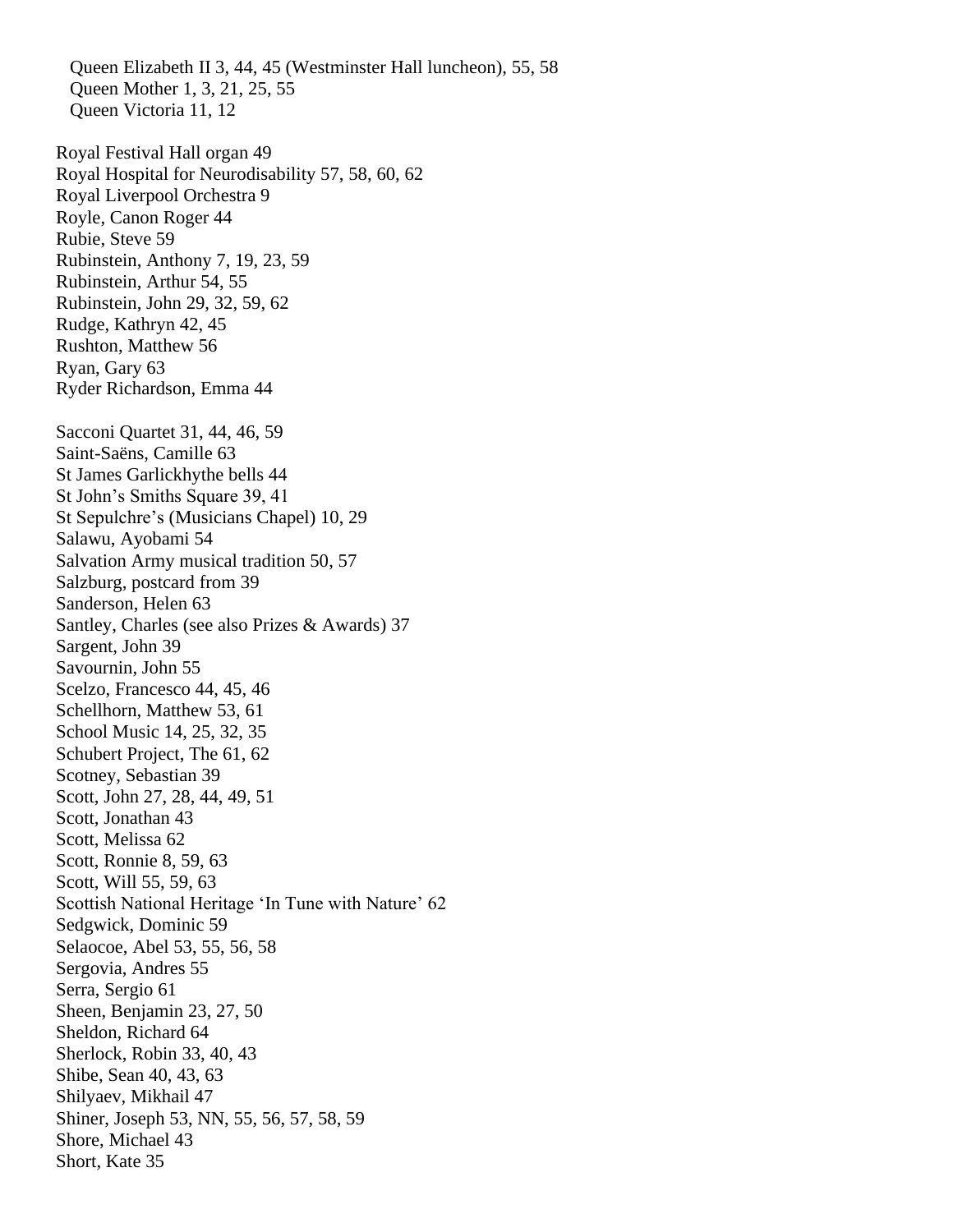Sian, Jordan 57, 59 Sidorova, Ksenija 39, 40, 43, 44, 45, 46, 63 Silent Ceremony 54, NN Silver, Jeremy NN Singer, Malcolm 44 Simcock, Gwilyn 35 Simkin, Angela 53 Sinclair Willis, John 13 Sir, Joo Yeon 53, 55, 60 Slatford, Rodney 45 Slingsby-Duncombe, William 55 Smith, Emma 47, 49, 53, 54, 57, 58, 60 Smith, John 57 Smith, Wilma 53 Snowden, Laura 49, 53 Social media 49, 52, 54, 56, 57, 61, 62, 64 Solti, Lady Valerie 43, 59 Soukaras, Dimitrios 59 Sound Technology Ltd 42, 54 Sousaphone 18 Southwark Music Service 53 Spencer, Michael 30 Spencer, Pat 53 Spinu, Luminaria 6 Spofforth, Alex 62 Sporsen, Julia 40, 45 Springfield Music Workshops 13 Stainer, Sir John 53, 55 Stanford, Charles Villiers 58 Stanton, Steve 8 Steinitz, Margaret 59, 62, 63, 64 Stell, Christopher 59 Stell, Hannah 64 Stephenson, Jeremiah 58 Stevens, Denis 11, 12, 23 Steward, the life of a 35, 51, 64 Stewards' Feast 39 Stilgoe, Richard 45, 57, 58 Stillman, Katie 34, 40 Stone-Davis, Ferdia 44 Stoneman, Noah 64 Stout, David 53 Stroman, Scott 62 Suchet, John NN, 55 Suhanova, Antonina 60 Sullivan, Arthur *Lost Chord* manuscript 43 Summerfield, Gemma 55 Summerfield, Maurice 10, 26, 27, 31, 38, 39, 40, 41, 42, 45, 47, 62 (Believe in Music Award) Summerfield Musical Instruments 39 Sun, Emily 64 Sun, Justin 59 Surman, John 43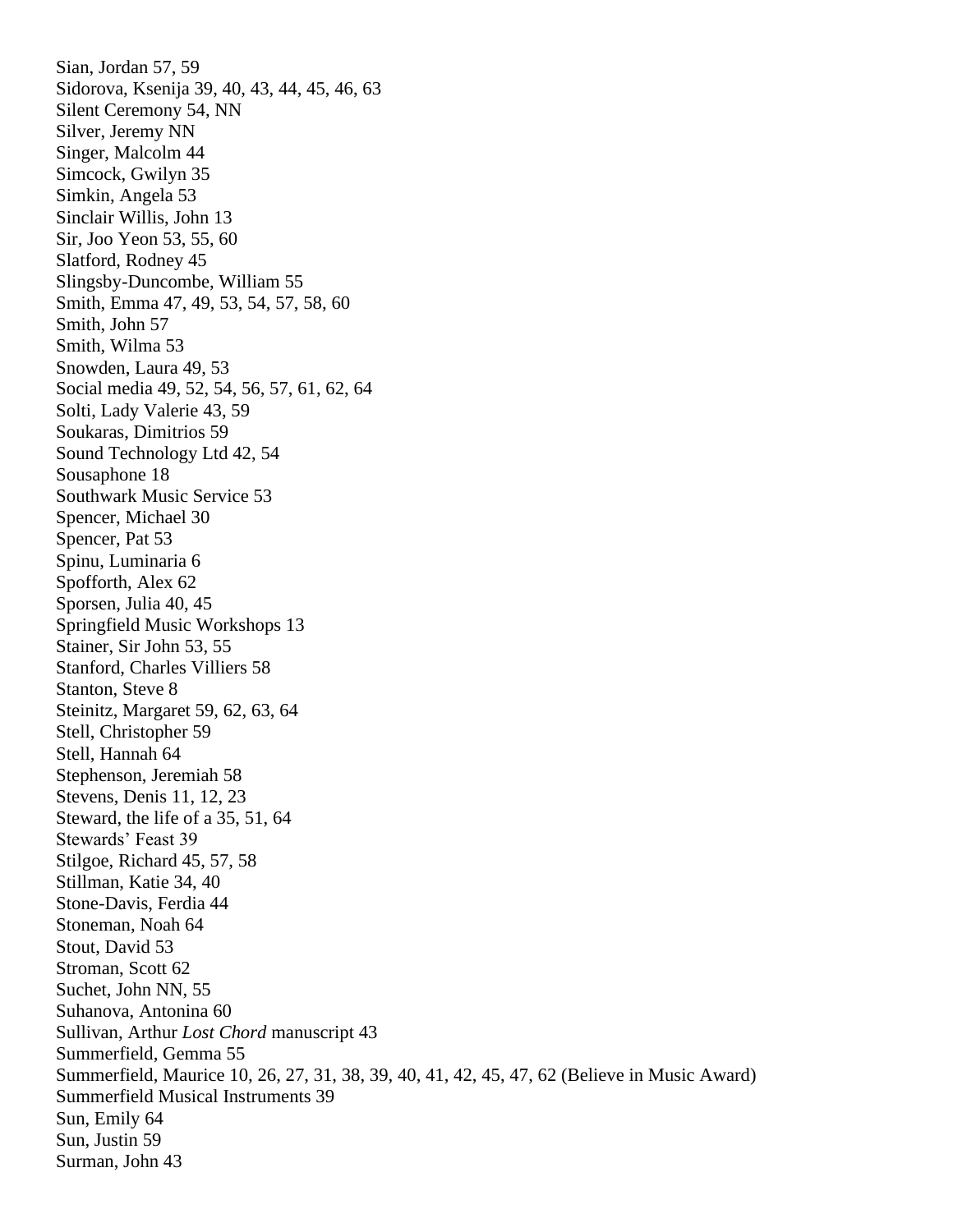Susani, Giacomo 55 Sutherland, Dame Joan 30 Sussex Theatre Organ Trust 54 Svigelj, Helena 64

Takenouchi, Hiroaki 43, 46 Tan, Melvyn 20, 21, 55, 61 Tappenden, Ken 56 Tarlton, Ben 60 Tausky, Vilem 10 Taylor, Alexander 34 Taylor, Martin 36 Tcherepinin, Alexander 47 Teal, Clare 64

# **Technology and music**

 Artificial lips 20 Concerto for percussion and embroidery machine 4 Digital revolution, the NN, 62 Horns with knobs on 36 Musicologist and the Computer 32 Music technology 6 Online Performance as Opportunity 61 Paying the piper in the digital age 28 Quartet for cello, trombone, vocalist and earthquake 21 Sound, space and music 33 Why does music affect people like it does? 22 Will technology be the death of the professional musician? 26

TEDx Talk *The Power of Familiarity* 55 Telfer, Alistair 41, 42, 43 Terry, Roy 50, 55, 60 Thackery, Colin 62 Theodoridis, Ioannis 55 Thomas, Keziah 29, 38, 39, 43 Thomas, William 59 Thomason, Geoff 35 Thompson, Amy 64 Thompson, Kevin 27, 40, 42, 43, 45, 46 Thubron, Colin 52 Tillett, Jeffrey 17 Tippett, Michael 16, 54, 62 Tippett Trust 56 Toccata Brass 43 Tomes, Susan 34, 35, 41, 45, 46, 56 Tomlinson, Sir John 53, 56, 59 Tooley, Sir John 1, 41, 62 Torrent, Malcolm 35, 37 Tovey, Bramwell 39 Tracey, Stan 17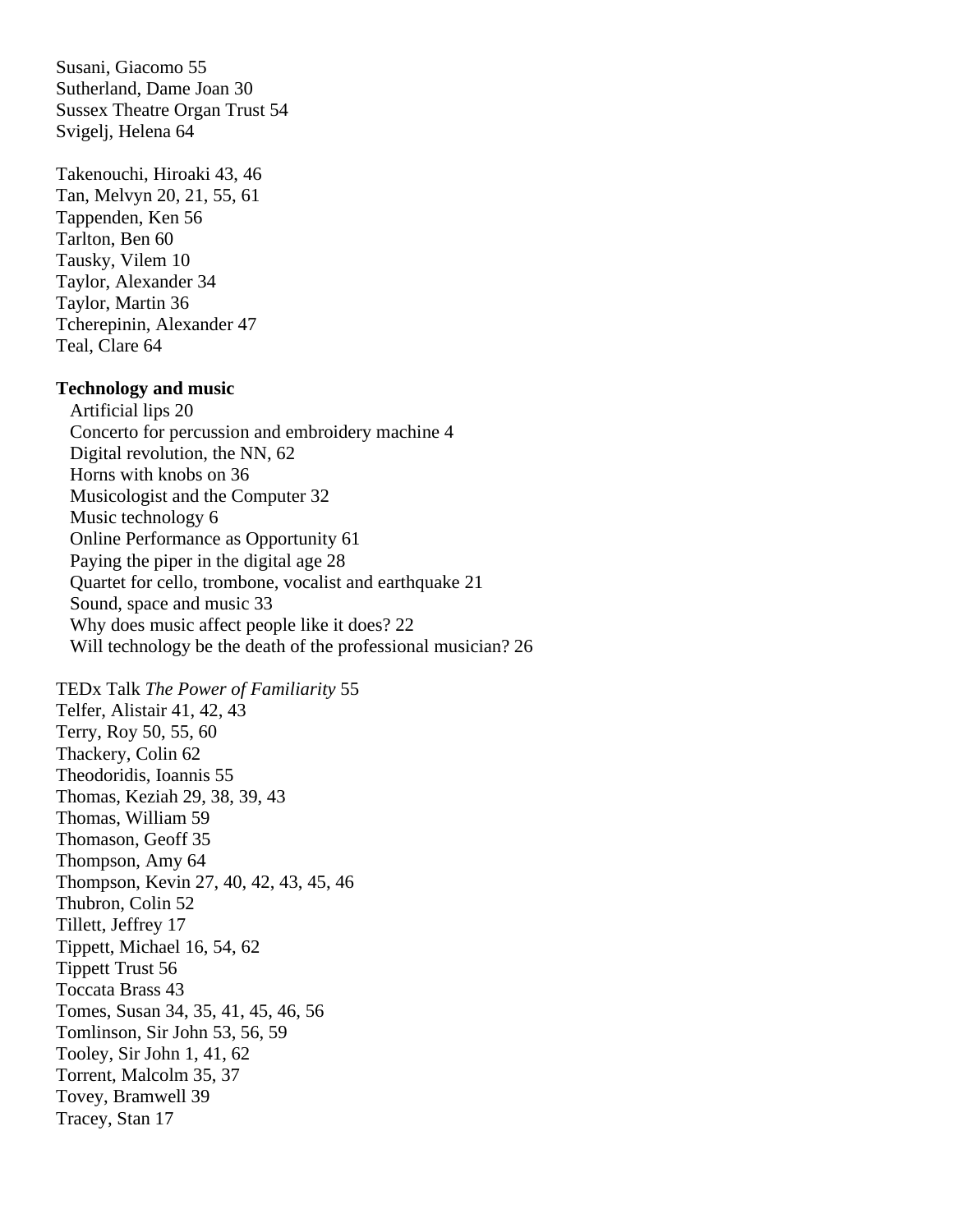Traill, Sir Alan 2, 16, 19, 20, 22, 35, 55, 59, 61, 62 Trapp, Roger 26 Treasurer, role of 5 Trelawny, Petroc 54 Treloar's School 35, 40, 44, 55, 60 Tribble, Norman 6, 30 Trott, Jim 63 Troup, Malcolm 13, 14, 17, 18, 20 Trynkos, Irmina 46 Tsoy, Samson 54, 55 Tully, Nigel 12, 15, 16, 25, 28, 40, 41, 57, 59, 61, 64 Tunnicliffe, Luba 54 Turadh Quartet 60 Turkanik, Emily 58 Turnbull, Brad 60 Turnbull, James 46, NN, 56, 59 Turner, Eleanor 38 Turners' Company 62 Turners' Consort 62 Tweedale, Andrea 45 Underwood, John 33 Underwood, Mark 56 Van Allan, Richard 59, 62 Vaughan, Jonathan 62 Vaughan-Williams, Ralph 7, 53, 55, 58, 60, 62 Vaughan-Williams, Ursula 21, 63 Ventura, Katherine 53 Victoria College Examinations 54 Vierne, Louis and Charles Tournemire 61 Vietnam, music in 32 Visual Arts and music 35 Vivian, James 57 Voces Cantabile (Voces8) 35, 37, 52, 54 Vorotko, Elena 34 Wagener, Jeremy 41 Wagner, Richard 63 Wagstaff, Carolyn 36 Waitzman, Mimi 56 Wakefield, David 49, 53, 55, 57, 58, 59, 62, 63, 64 Walentin (Lugovkina), Alena 53, 54, 55, 57, 58, 59 Walker, Sarah 45, 55 Walker, Thomas (Tom) 29, 34, NN Wallace, John 42 Wallen, Errollyn 63 Walters, Jeff 57 Walton, Jamie 24, 30, 34, 36, 39, 45, 56, 61, 64 Walton, Lady 24, 27 Walton, William 24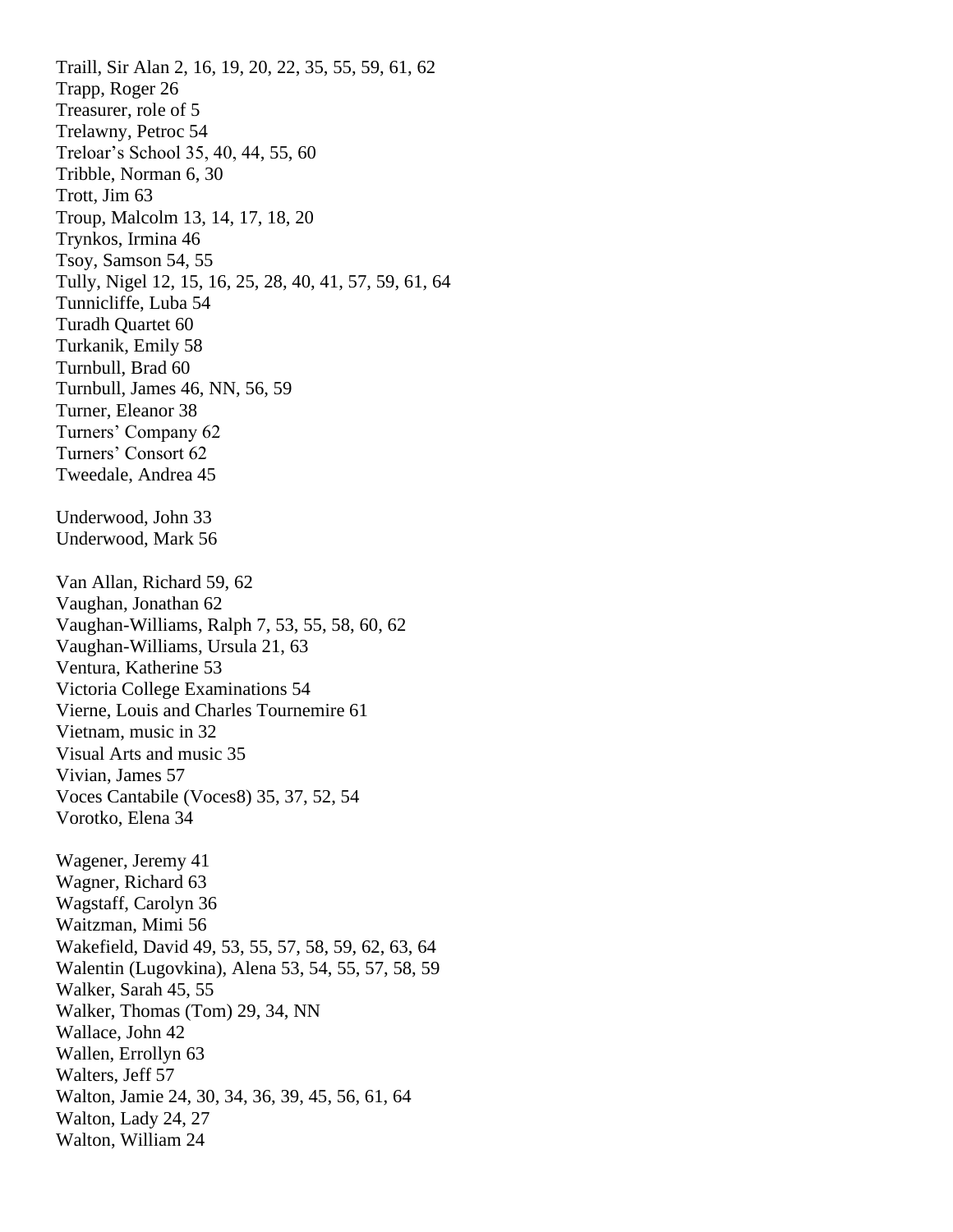Ward, Joanna 64 Ward, Samantha 36, 37, 41, 48, 61, 63 Warren, Sir Nicholas 58, 60, 64 Wass, Oliver 57 Waterer, Richard 21, 26 Waterman, Dame Fanny 30, 43, 60 Watson, Katherine 45 Watson, Lillian 25 Watson, Jim 55, 59 Watts, Elizabeth 25, 32, 34, 35, 57, 58 Waxman, Frederick NN, 56 Weir, Dame Gillian 54, 57, 58 Weir, Judith 51, 56, 57, 62 Werry, Elizabeth 63 Westminster City School 58, 59 White, Jill 17, 39, 41 White, Matthew 39 Whitta, Wilbur 58 Wick, Dennis 47 Wickham, Jonny 64 Willby, Philip 29 Willcocks, David 19, 40, 42 Williams, Hannah 64 Williams, John 40, 57 Williams, Roderick 57, 62 Williamson, Peter 45, 58 Willis 4, Henry 3, 4, 5, 6, 25, 26, 32, 37, 40, 57 Wilson, Caleb 59 Wilson, Professor Ian 62 Wilson, John 57, 62 Wilson, Robert 46 Wilson, Ross 55 Windsor, Barbara 43 Winstone, Norma 63 Wiseman, Debbie 41 Wolstenholme, Anna 29 Wood, Marjorie 44 Wood, Robin 54 Woods-Davison, James 36 Wootton, Sir David 64 World War I violin 58 Wright, Lewis 43 Wright, Roger 55, 57 Wybrew, Sebastian 55 Yang, Xuefei 30, 34, 55, 57, 63 Yehudi Menuhin School 20, 40, 56 Yeomen / Young Artists 22, 35, 36, 37, 38, 40, 41, 46, 48, 49, 51, 53, 54, 55, 56, 57. 58, 59, 60, 61, 64 Yeomen's Summer Party 40, 45 Yerbury, Janet 41, 53, 54, 55, 56, 57, 58, 59, 61, 64 Young Classical Artists Trust (YCAT) 53, 54, 55, 56 Young Musicians' Symphony Orchestra 34, 38